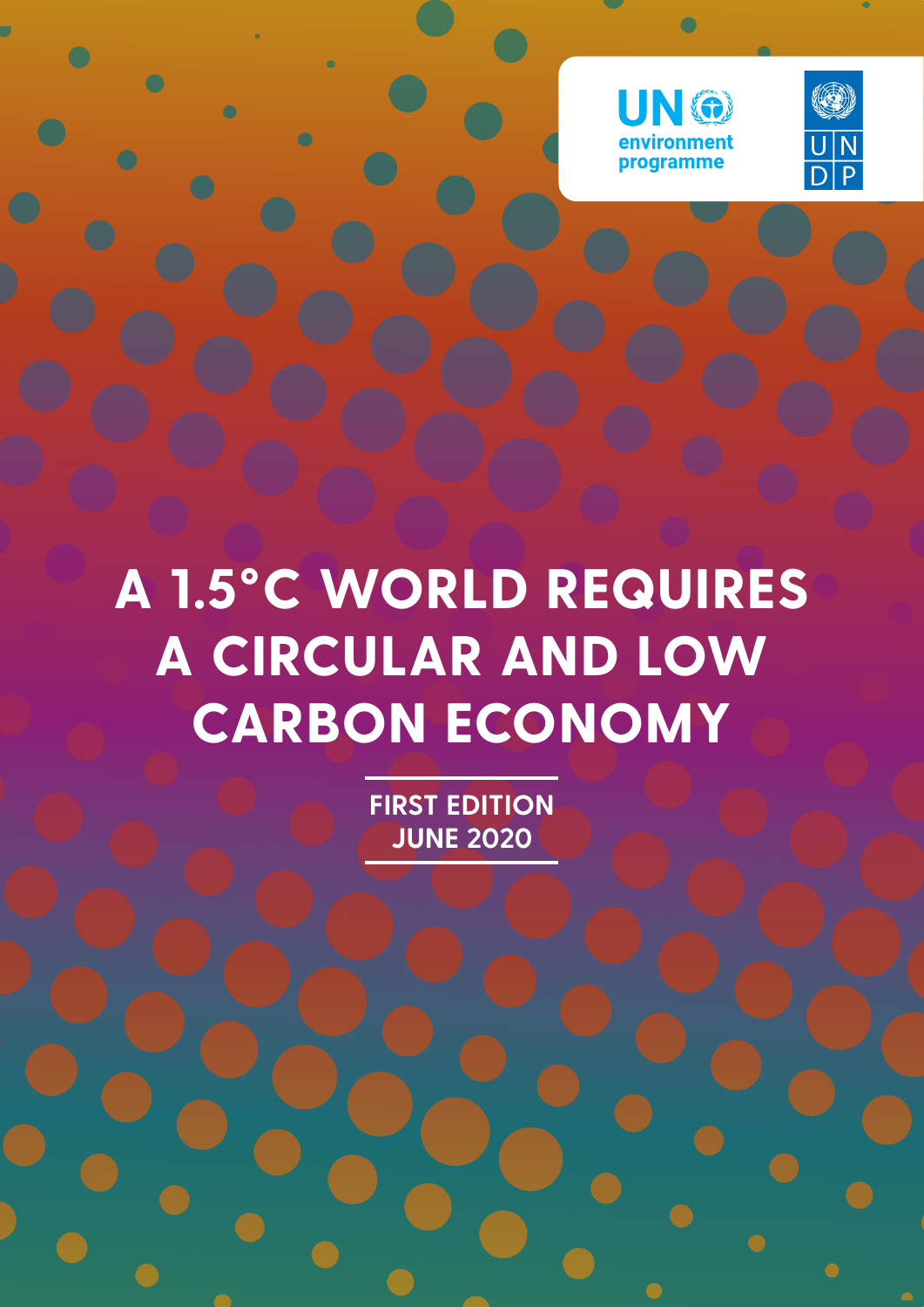#### **About UNDP**

UNDP's work on climate change spans more than 140 countries and US\$ \$3.7 billion in investments in climate change adaptation and mitigation measures since 2008. With the goal to foster ambitious progress towards resilient, zero-carbon development, UNDP has also supported the implementation of the Paris Agreement on climate change by working with countries on achieving their climate commitments or Nationally Determined Contributions (NDCs). The UNDP NDC Support Programme provides technical support for countries to pursue a "whole-of-society", integrated approach that strengthens national systems, facilitates climate action and increases access to finance for transformative sustainable development. The programme is generously supported by the European Union and the governments of Germany and Spain and works in contribution to the NDC Partnership.

Formally launched at the UN Climate Action Summit in September 2019, **UNDP's Climate Promise** supports over 100 countries to enhance their Nationally Determined Contributions (NDCs) under the Paris Agreement. Delivered in collaboration with a wide variety of partners such as UNEP, the Climate Promise is the world's largest offer of support for the enhancement of climate pledges. While climate change impacts pose a risk for everyone and threaten to roll back decades of sustainable development gains, the poorest, marginalized and most vulnerable populations are disproportionately burdened. UNDP advocates for an inclusive approach to ensure ownership of climate actions across government and society, advance equality, and strengthen social and environmental sustainability.



#### **About UNEP**

UNEP supports the world to transition to a low-carbon, sustainable future and shift to sustainable consumption and production patterns through several initiatives and programs in the Economy Division. The transition to low carbon development is currently supported by the UNEP and UNEP DTU Partnership's **NDC Action Project**. The project supports ten partner countries worldwide to translate their Nationally Determined Contributions (NDCs) into concrete sector strategies and actions ready for financing and implementation, and to increase the ambition of their NDCs. The project aims to strengthen existing NDC coordination mechanisms, foster accelerated public and private investments in two priority sectors per country, optimize the effectiveness of national policies, and facilitate the sharing



of lessons among various actors and across sectors, countries and regions. The shift to sustainable consumption and production and transition to a circular economy is supported by the Economy Division through the Consumption and Production Unit and by UNEP serving as the Secretariat of the One Planet network, the International Resource Panel and the Life Cycle Initiative. These activities and initiatives support governments and other stakeholders in enhancing the efficiency of resource use, while also reducing pollution including greenhouse gas emissions across multiple sectors of their economies.

The aforementioned activities are supported financially by a wide range of funding partners including Belgium, Canada, Denmark, the European Union, Finland, France, Germany, the Global Environment Facility, Israel, Japan, Netherlands, Norway, Sweden, Switzerland, the United States of America and the SUN Institute Environment & Sustainability. The full list of funding partners for the Life Cycle Initiative is available **[here](https://www.lifecycleinitiative.org/about/partners-and-sponsors/)**.

#### **ACKNOWLEDGEMENTS**

**Lead Authors:** Alexandra Soezer, UNDP and Charles Arden-Clarke, UNEP

#### **Contributing Authors from UNEP and UNDP:**

Theresa Aigner, Maria Jose Baptista, Marina Bortoletti, Bettina Heller, Nils Heuer, Miriam Hinostroza-Suarez, Llorenç Mila i Canals, Pablo Montes, Clementine O'Connor, Martina Otto, Fabienne Pierre, Helena Rey, Claire Thiebault, Elisa Tonda, Katie Tuck, Feng Wang, Ran Xie, Tim Scott, Sarwat Chowdhury, Sanna Due.

#### **The report benefited from many contributions as follows:**

Mark Radka, Niklas Hagelberg, Toyo Kawabata and Jerome Malvelle (UNEP), Louis da Costa, Alana Craigen (UNDP), Jelmer Hoogzaad (shifting paradigms), Ke Wang (PACE), Juan Carlos Altamirano (WRI).

#### **The Guidance Note should be cited as:**

United Nations Development Programme (2020). A 1.5°C World Requires a Circular and Low Carbon Economy. UNDP, New York

**Design and layout:** 

Jason T Quirk

#### **Disclaimer UNEP**

The views expressed in this publication do not necessarily represent the decision or the stated policy of the United Nations Environment Programme, nor does citing of trade names or commercial processes constitute endorsement.

#### **Disclaimer UNDP**

The views expressed in this publication are those of the author(s) and do not necessarily represent those of the United Nations, including UNDP, or the UN Member States.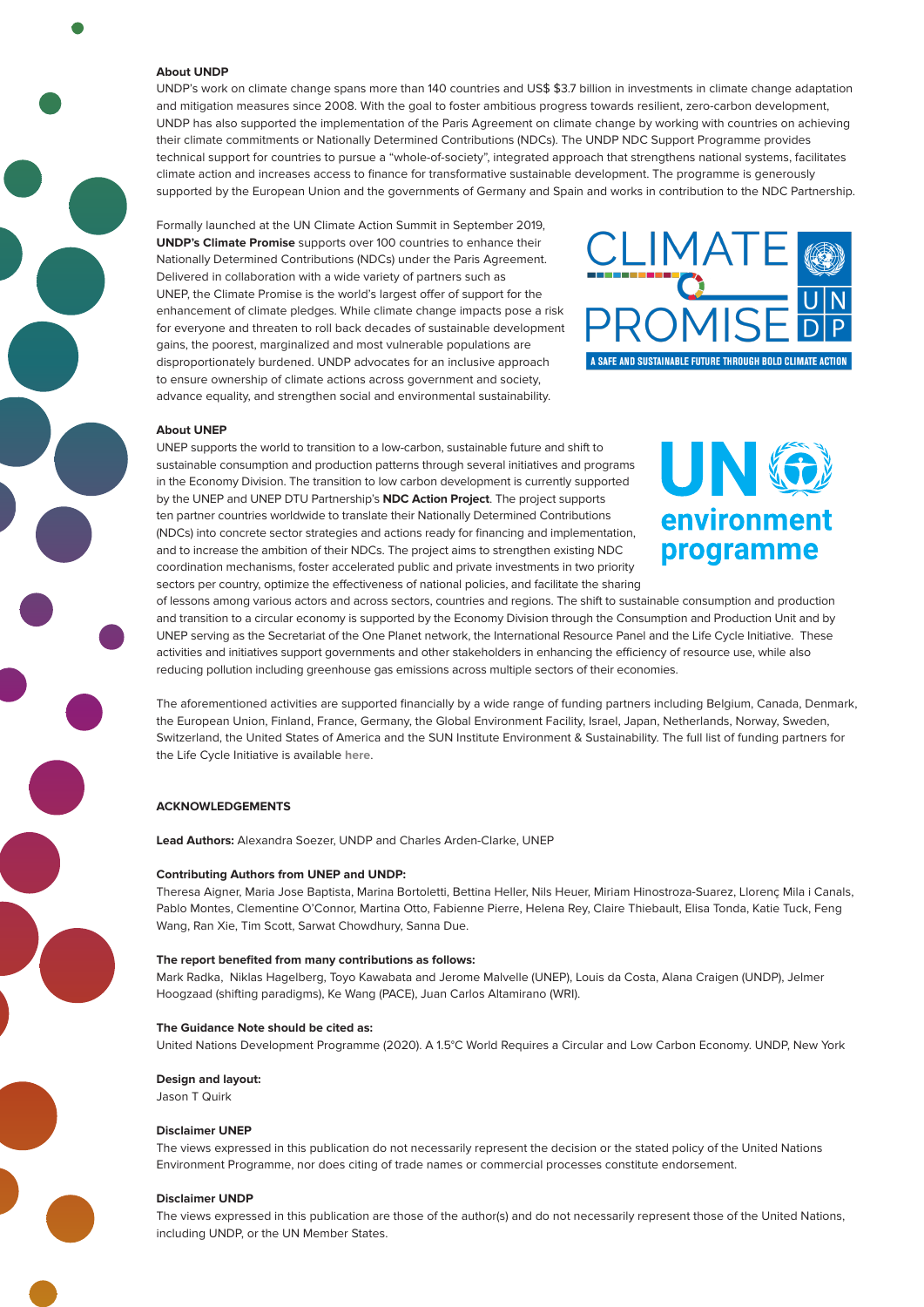# **Contents**

#### **[Executive Summary](#page-3-0) 4**

#### **[Enhancing NDCs through a transition to Circular Economies](#page-5-0) 6**

#### **[A Circular Economy approach to Nationally Determined Contributions \(NDCs\)](#page-7-0) 8**

**[In order to achieve a 1.5°C world, a fundamental shift is needed in the way we deliver on societal needs and](#page-7-0)  [mitigate emissions](#page-7-0)**

**[A footprint analysis combined with a systems approach can help countries create and apply an integrated set of](#page-7-0)  [sustainable development indicators](#page-7-0)** 

**[Low-carbon and circular economy policies are complementary and reinforce each other](#page-7-0)**

**[Low-carbon circular policies should target environmental as well as socio-economic objectives to secure support](#page-8-0)  [from large parts of society](#page-8-0)**

**[Circularity can be achieved while improving livelihoods and economies and create new business opportunities](#page-8-0)  [and crowd-in private investment into NDC implementation.](#page-8-0)** 

#### **[How to Get Started?](#page-8-0)  9**

**[Sustainable Consumption and Production Hotspots Analysis Tool \(SCP-HAT\)](#page-8-0)**

**[Circular City Scan](#page-9-0)**

#### **[Key Sectors for NDC Enhancement and Low-Carbon Development](#page-10-0)  11**

**[The Building Sector](#page-10-0)  [The Industry Sector](#page-10-0) [The plastics value chain](#page-11-0) [The textile value chain](#page-12-0) [The electronics value chain](#page-12-0) [Circular Cities](#page-13-0) [Tourism](#page-13-0) [Agriculture and Food](#page-14-0)**

#### **[Demand side policies and actions for NDC Enhancement and](#page-15-0)  [Low-Carbon Development through Circularity](#page-15-0) 16**

**[Advancing climate objectives and improving resource efficiency by leveraging sustainable and circular](#page-15-0)  [procurement practices](#page-15-0)**

**[Consumer information to reduce GHG emissions and promote resource efficiency](#page-16-0)**

**[Creating incentives for closed material loops](#page-17-0)**

**[Partnering with private sector for circularity through Extender Producer Responsibility \(EPR\) schemes](#page-17-0)**

**[Lao PDR Circular Economy Strategies](#page-18-0)**

**[Kazakhstan Circular Economy Strategies](#page-19-0)**

**[Morocco Circular Approaches](#page-19-0)**

#### **[Business Innovations to Enhance Circular Economy](#page-20-0)  21**

#### **[Integration of resource efficiency and climate change mitigation actions](#page-23-0)  [in the context of the 2030 Agenda on Sustainable Development](#page-23-0) 24**

**[Conclusions and Recommendations](#page-24-0) 25**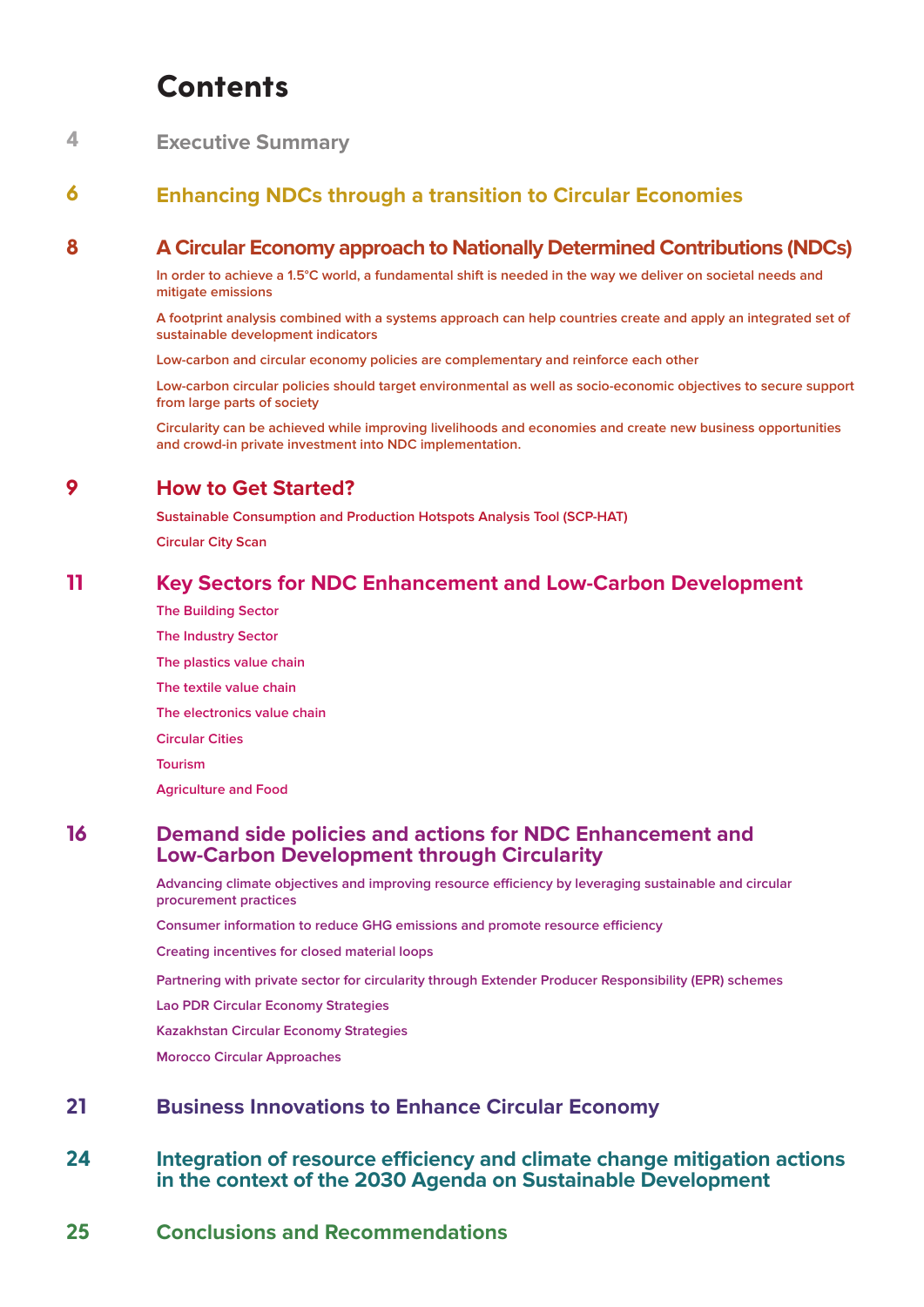# <span id="page-3-0"></span>**Executive Summary**

# **A 1.5°C world requires a circular and low carbon economy**

There is an urgent need to take a more comprehensive approach for the transition to a low carbon economy if the world is to achieve carbon neutrality by 2050. Broad multi-stakeholder collaboration is needed to create the integrated policies required for this deep transformation of our societies and economies. The necessary policies must be designed holistically to include vulnerable communities and all segments of the population, implying socio-economic planning integrated with environmental and resource efficiency measures. Making our economies more circular is essential, not only to integrating economic, social and environmental objectives, but also to grasping the potential for substantial and accelerated reductions in GHG emissions across all sectors. Changes in production methods, product durability, reuse, recycling, more informed consumer choice and behavioural change need to be deeply embedded in economic and development policy frameworks. By ensuring that circular economy approaches are part of countries' Nationally Determined Contributions (NDCs) we can harness the huge potential that more efficient and cleaner use of resources has to deliver greenhouse gas (GHG) emission reductions and additional benefits that efficiency and circularity provide. These benefits can include creating new jobs at local and national levels by linking production more closely with consumption, expanding recycling, refurbishment and re-manufacturing and creating new enterprises based on recovered waste streams.

### **Identifying pollution hotspots across our economy**

The UNEP Sustainable Consumption and Production Hotspots Analysis Tool (SCP-HAT) provides a desk-top analytical tool for countries to determine the resource and pollution intensive hotspots associated with their current production and consumption patterns. This enables countries to determine which sectors of their economy are the primary sources of GHG emissions and provides an initial indication of the potential for their reduction. The SCP-HAT is being applied to guide revision of NDCs, and to refine its analysis of GHG emissions by sector and for a more disaggregated assessment of reduction opportunities. The Circular City Scan is a similar tool to be applied at city level, which includes assessments of sectoral GHG emission reduction opportunities. An increasing number of countries are already applying or are considering applying the SCP-HAT in various policy making contexts including NDCs.

### **Massive potential for sectoral GHG reduction through circular economy approaches**

The following sectors are key to the economic development of all countries and provide substantial opportunities for climate change mitigation through resource efficiency and more circular material flows: the buildings sector, the industry sector, and notably the value chains of plastics, textiles and electronics, the tourism sector and the agriculture and food sector. There are also specific opportunities at the city level for the transition to a low carbon and circular economy which require actions at that level of governance, infrastructure and organization of value chains.

#### **Building sector**

The use of alternative materials in construction, including recycled materials, more intensive use of buildings and enhanced energy efficiency in the use phase can reduce GHG emissions from the sector by 50 percent to 80 percent by 2050. Value retention processes in the industry sector, including remanufacturing, refurbishment, repair and direct reuse can enable very high efficiency in value retention while providing a holistic approach to re-design value chains, and reducing GHG emissions by 79 percent to 99 percent, depending on the sector.

#### **Industry sector value chains – plastics, textiles and electronics**

Around 388 million tonnes of plastics were produced in 2015 with 99.5 percent being from petro-based sources. On current trends the plastic industry could account for 20 percent of the world's total consumption of fossil fuels by 2050. There are major opportunities to reduce GHG emissions, through re-use, recycling and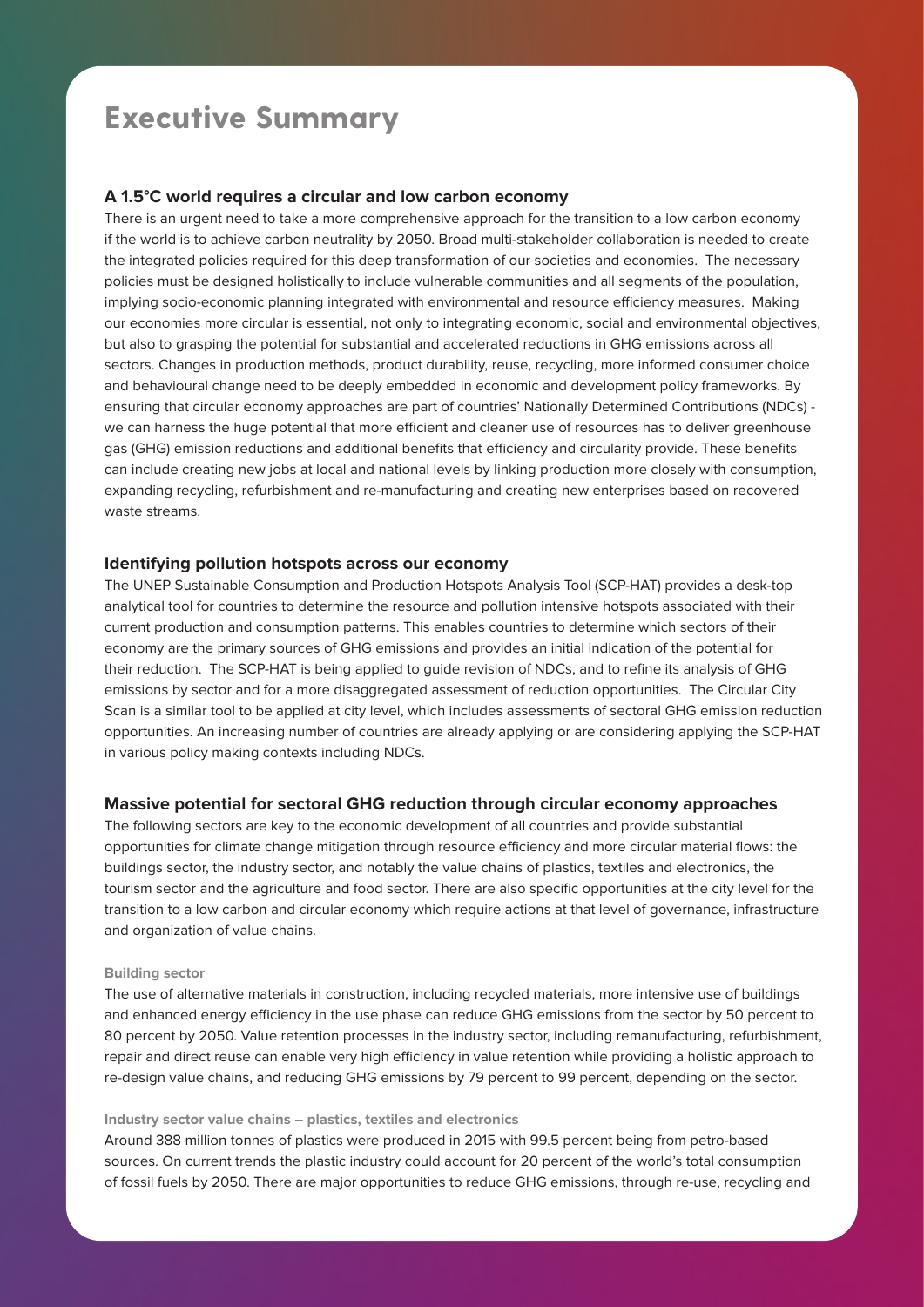substitution with bio-based alternatives. Re-use of plastic packaging can offer GHG reduction of 85% compared to single use plastic, while some bio-based plastics have a negative emissions potential. Recycling 1 tonne of plastics can reduce emissions by 1.1–3.0 tonnes of CO2e compared to production of one tonne of virgin plastics from fossil fuels.

The textiles and footwear industry accounts for an estimated 8 percent of the world's greenhouse gas emissions, currently amounting to 3.3 billion metric tons which is set to rise by 49% by 2030 on current trends. While the dyeing and finishing of textiles accounts for around 36% of GHG emissions global, the use phase accounts for 24%. Extending the useful life of textiles, closed loop recycling, decreasing water use, synthetic recycled fibres and changes in laundry practices can together dramatically reduce this contribution of textiles to climate change.

Nearly 45 million tonnes of electronic waste were generated globally in 2015, yet the resource recovery potential of secondary raw materials is worth Euros 55 billion Euros comprising base metals, precious metals and plastics. Re-using, lifetime extension and recycling of electronics and reducing the hazardous and climaterelated chemicals in electronic products reduces both climate and human health impacts. Take-back systems and Extended Producer Responsibility provide incentives for the private sector and mobilize finance to reduce GHG emissions from the sector.

### **Tourism and food sectors**

In the tourism sector, roadmaps for low carbon development and more resource efficiency can be developed at the destination level, enabling leadership from this sector on GHG emission reduction in collaboration with other sectors in the economy. A major GHG footprint of tourism is related to food production, distribution, and disposal, which can be reduced by sourcing more sustainable and locally produced food. Policies and actions along the food value chain can substantially reduce the 37 percent contribution of this sector to global GHG emissions. Promoting sustainable agricultural production, promoting urban and peri-urban farming, reducing food loss and waste, designing food systems to deliver healthy and sustainable food, and promoting behavioural change for more sustainable diets can achieve these reductions.

#### **Cities**

Rapidly growing cities are an important geographical and jurisdictional focus for GHG emission reductions that is further enhanced by the shorter value chains which can be created within and around cities. Integrated approaches to urban planning and design and linking key sectors by resource and energy flows, creates important opportunities for efficiency and circularity. Food value chains for urban consumers based on urban and peri-urban agricultural production can establish more circular and sustainable food systems, with lower GHG emissions.

#### **Expanding the collaboration**

Achieving low-carbon societies requires collaboration amongst international development partners, and there is currently an opportunity for UNDP and UNEP jointly to support developing countries in the enhancement of their NDCs. This jointly developed guidance note sets out a range of technical resources and analytical tools that can be offered to countries to accelerate achievement of the Paris Agreement targets, by enhancing the resource efficiency and circularity of their national economies. By securing greater engagement of key Ministries and other actors engaged in climate change mitigation policies and actions, it will also be possible to accelerate the transition to more sustainable consumption and production patterns as set out in the 2030 Agenda on Sustainable Development.

UNDP and UNEP will develop this strategic partnership on circular economy to: (i) support circular policies; (ii) help design innovative circular economy business models that engage systematically private sector actors; and (iii) facilitate access to finance to scale-up implementation of innovative solutions to enhance countries' climate ambition. This UNDP-UNEP collaboration will be developed with countries implementing NDCs and resource efficiency measures.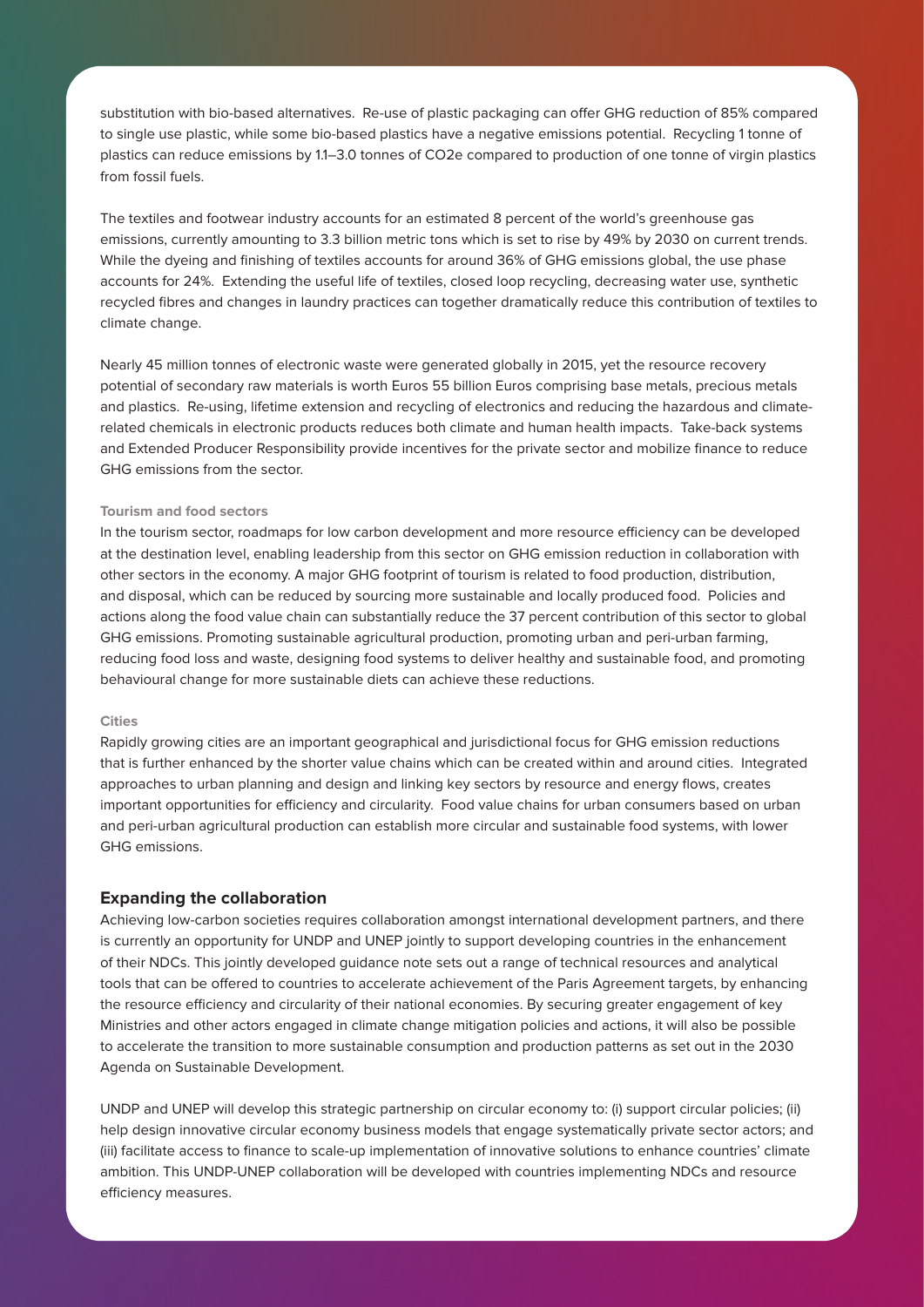# <span id="page-5-0"></span>**Enhancing NDCs through a transition to Circular Economies**

#### **Introduction**

NDC stands for the Nationally Determined Contributions (NDCs) that countries have made to the Paris Agreement. The climate plans and climate goals each country is making as part of their contribution to the Paris Agreement, are outlined in their NDCs. As part of 2015 Paris Agreement, every five years countries are required to revise their NDCs and make them more ambitious to ensure our national and collective climate actions keep pace with the escalating climate crisis. Although the UN's annual climate conference – COP26 – has been postponed until 2021, governments around the world are working at full tilt to strengthen their climate plans through enhancing their NDCs ahead of the COP26 deadline. The UN system is offering extensive support to back up these efforts, and under UNDP's Climate Promise, over 100 countries are receiving direct support from the UN system with this revision process.

A circular economy is one based on the principles of designing out waste and pollution, retaining the value of materials and products and keeping them in the economy, while also regenerating natural systems. The objective of establishing a circular economy requires governments, businesses and consumers to look beyond the current "take, make and dispose" extractive industrial model, and to redefine growth, focusing on positive society-wide benefits. The transition to a circular economy entails decoupling economic activity from the consumption of natural resources and designing negative externalities like waste and pollution out of the system. Underpinned by a transition to renewable energy sources and a more sustainable use of biodiversity and ecosystems, the circular model builds economic, natural and social capital simultaneously**<sup>1</sup>** .

The objective of this paper is to harness relevant expertise within UNDP and UNEP, provide a set of new analytical tools and integrated policies and approaches that support the transition to truly circular and more resource efficient economies, based on sustainable consumption and production patterns. Particular focus is paid to how circular economy approaches can help countries raise the ambition of their NDCs and national climate plans.

Circularity provides a model to transform the current economic model towards a sustainable future. As outlined in the UNEP circularity platform**<sup>2</sup>**, circularity's underlying objective is that materials should be kept at their highest possible value as they move and are retained within the value chain. This reduces the use of natural resources and environmental impacts per unit of economic activity or output, while continuing to enable improvements in human well-being. Lifecycle thinking, which enables the identification of strategic intervention points along the value chain and the engagement of all stakeholders, is also essential to a successful and sustainable transition to a circular economy.

Circularity needs to be inclusive to not only support the conservation of the environment but also the well-being of all. Such an inclusive approach enables businesses to increase revenues by accessing impact investors and create new customer value as resource efficiency benefits multiply across the entire value chain. The transition also triggers governments to invest in cost-effective solutions to address the climate crisis and the risks posed to citizens' health. A circular economy generates new and decent jobs, while enabling a switch to more equitable and sustainable economies. This helps conserve the natural environment as circular models require the extraction of fewer resources and help prevent, or at least better manage and where possible re-use, pollutants and wastes. Circular policies and practices also need to be complemented by more responsible consumption choices, which reinforce those policies and practices on the supply side with actions by public and private consumers. These also serve to reduce inequalities among societies at all levels, from the local to global.

Creativity and cooperation among all value chain actors, supported by enabling policy frameworks established by public authorities, are essential for the transformation towards a circular economy. They are required to ensure nobody is left behind – especially in the informal sector – and encourage meaningful behavioral change of relevant stakeholders' groups, and to create innovative solutions along the value

**<sup>1</sup> Ellen Macarthur Foundation (2013), Towards a Circular Economy: the economic and business rationale for an accelerated transition. 2 UNEP (2019), UNEP Circularity Platform, [www.unep.org/circularity](https://www.unenvironment.org/circularity)**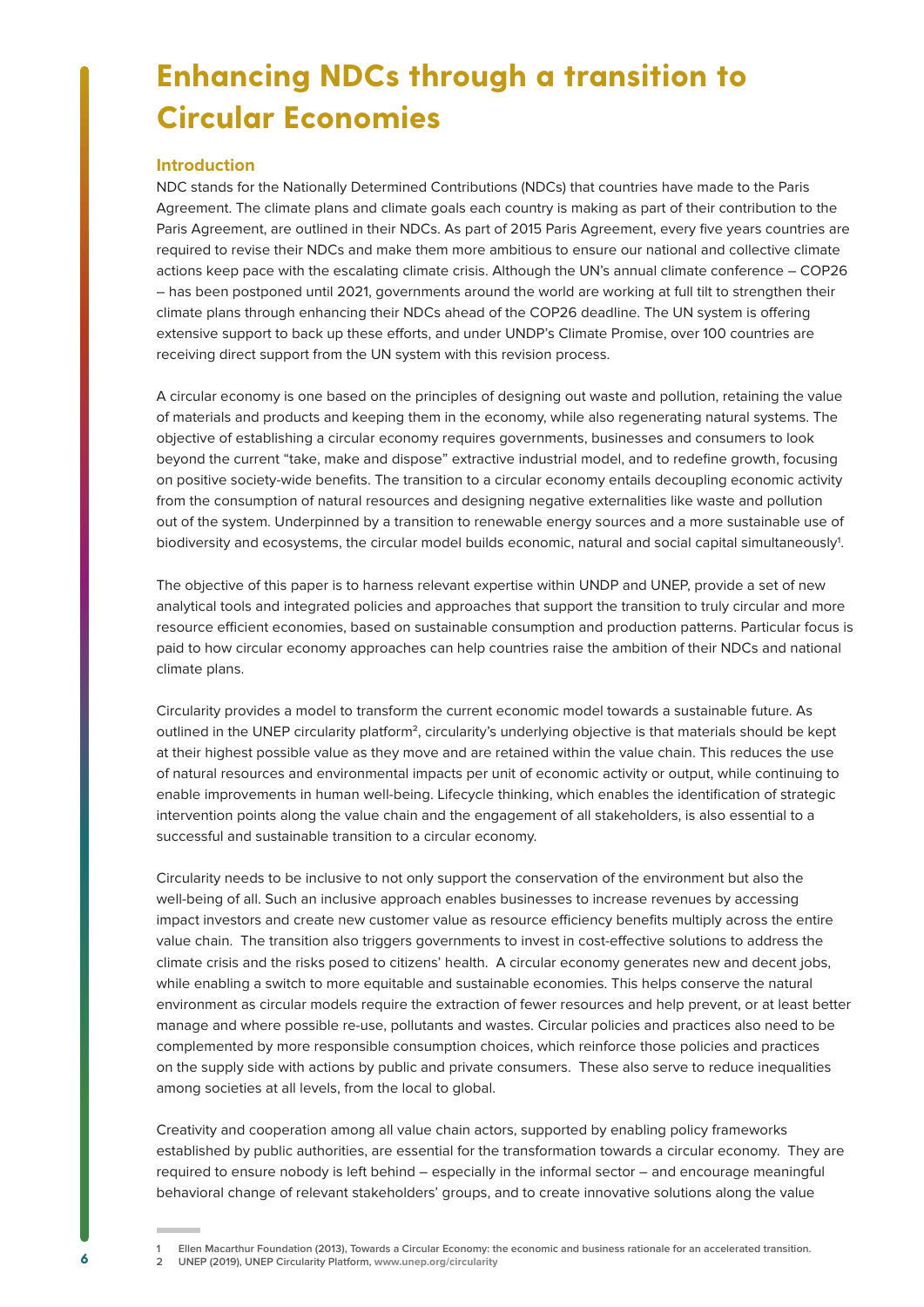chain. Such solutions can ensure, for example, that toxic chemicals are kept out of or easily separated from recycling streams and the workers managing them.

Circularity is built on the overall guiding principle of ''Reduce by design''. Applied from the earliest stages of design of products and services, "Reduce by design" aims to reduce the amount of material, particularly raw material consumed during production and/or during use. Circularity builds upon value retention loops, as follows:

- ''User-to-user'' value retention processes, where a product or component remains close to its user and function [Refuse, Reduce and Re-use]
- ''User-to-business'' value retention processes, where a product or component is upgraded and producers involved again [Repair, Refurbish and Remanufacture]
- ''Business-to-business'' value retention processes, where a product or component loses its original function [Repurpose and Recycle]



Figure**<sup>3</sup>**: Visualization of the UNEP circularity approach

The current COVID-19 pandemic shows how vulnerable and inefficient economic systems and the value chains on which they are built are, especially when serving a take-make-waste economic approach. Economic resilience in a rapidly changing world will require less linear production and consumption systems, which also reduce resource depletion, pollution including greenhouse gas emissions and disruption of natural ecosystems. The International Labour Organization estimates 6 million jobs, globally, could be created by 2030 through circular models. Chatham House in its recent report 'Promoting a Just Transition to an Inclusive Circular Economy' stresses the need for well-designed public policies to achieve a transition to circular economies. While many governments have started to promote policies with circular economy aspects, there is a need for accurate information on the benefits of circular economy. This requires new analytical tools and more integrated policies which support the transition to a truly circular economy. This paper is UNDP and UNEP's contribution to providing this support, with a particular focus on how circular economy policies and measures can raise the ambition of countries' Nationally Determined Contributions to the Paris Agreement on climate change.

**<sup>3</sup> Source: United Nations Environment Programme (2019), UNEP Circularity Platform, www.unep.org/circularity**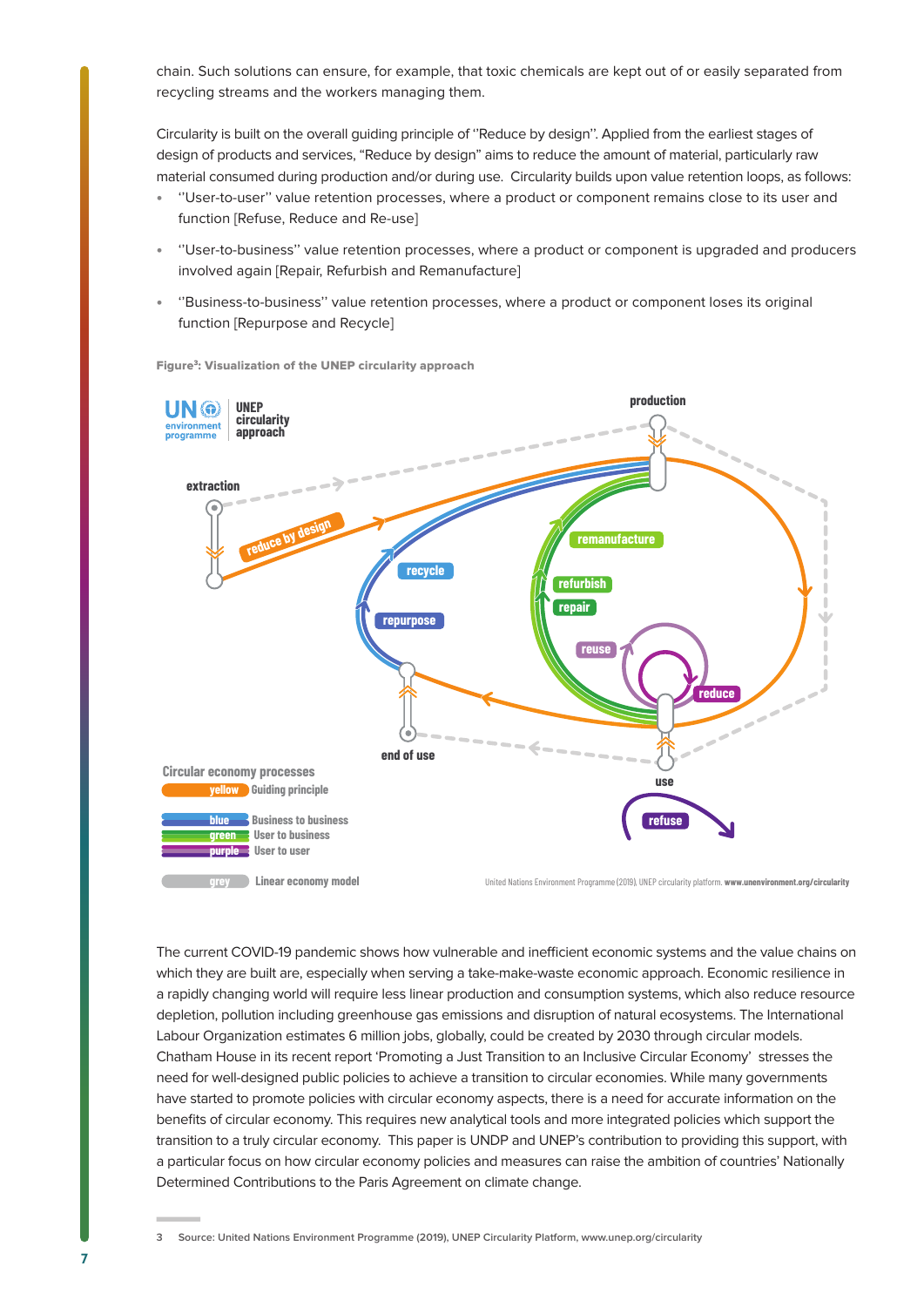# <span id="page-7-0"></span>**A Circular Economy approach to Nationally Determined Contributions (NDCs)**

# **In order to achieve a 1.5°C world, a fundamental shift is needed in the way we deliver on societal needs and mitigate emissions**

Progressively deeper cuts in greenhouse gas emissions are key to reaching the ambitious goal of the Paris Agreement to limit temperature increase to well below 2°C (aim of 1.5°C) and transition to a low carbon economy. These emissions are closely related to resource use, as the production of materials and goods make up the lion's share of global greenhouse gas emissions. According to the International Resource Panel, natural resource extraction and processing account for approximately 50 percent of the total greenhouse gas (GHG) emissions.**<sup>4</sup>** Reducing reliance on carbon-intensive materials of primary origin, and avoiding waste, are effective means to reduce greenhouse gas emissions. Each country will have a unique role to play as leading change agents for the circular transition.**<sup>5</sup>**

# **A footprint analysis combined with a systems approach can help countries create and apply an integrated set of sustainable development indicators**

Mapping material and energy flows and their related impacts using a footprint approach and material flow analysis, and developing an understanding of how resource flows help meet societal needs, enables countries to identify new and enhanced circular mitigation opportunities. A footprint analysis can also help identify opportunities to reduce GHG emissions which cut across sectors and national borders**<sup>6</sup>** and facilitate international cooperation along global supply chains. In the buildings and construction sector, there are many examples ranging from the substitution of cement by fly ash to substitution of reinforced concrete with secondary or regenerative construction materials, to designing buildings as material banks to allow for reuse and recycling of building materials at the end of a building's lifetime. Besides direct reductions of GHG emissions through substitution, the use of regenerative materials can generate additional reductions from the growth phase or the reduction of waste.

# **Low-carbon and circular economy policies are complementary and reinforce each other**

Material-use strategies are a central component of the circular economy and can help deliver the transformational change necessary to decarbonise our economies.**<sup>7</sup>** The share of material production in global greenhouse gas emissions increased from 15 percent to 23 percent during the period 1995-2015. Over half of the carbon footprints from material use are direct emissions from material production processes. Energy supply for the entire value chain accounted for 35 percent of emissions, mining for 2 percent, and other economic processes for 9 percent.

The most intensive materials in terms of GHG emissions were iron and steel (32 percent), cement, lime, and plaster (25 percent), rubber and plastics (13 percent) and other non-metallic minerals (13 percent).**<sup>8</sup>** Sustainable sourcing of materials, reuse, recycling and the efficient use of materials provide crucial additional means to support the ambitions of the Paris Agreement. Additionally, the circular economy is a unique opportunity for developing countries to redefine development and growth along a circular path, rather than a linear pathway. This way they can skip the catching-up phase and leapfrog into a postindustrial society.**<sup>9</sup>** Furthermore, a circular mitigation approach is one in which countries and cities**<sup>10</sup>** take responsibility for upstream emissions and look beyond their national borders,**<sup>11</sup>** which is yet another crucial part of a 1.5°C world.

**7 [Material Economics \(2018\)](https://materialeconomics.com/publications/the-circular-economy), The Circular Economy - a Powerful Force for Climate Mitigation.**

**<sup>4</sup> [IRP \(2019\). Global Resources Outlook 2019: Natural Resources for the Future We Want.](https://www.shiftingparadigms.nl/projects/3rd-global-circularity-gap-report/)**

**<sup>5</sup> [Circle Economy and Shifting Paradigms \(2020\)](https://www.shiftingparadigms.nl/projects/3rd-global-circularity-gap-report/), The circularity gap report 2020 - When circularity goes from bad to worse: The power of countries to change the game.**

**<sup>6</sup> [Stanley Foundation \(2017\)](https://www.shiftingparadigms.nl/projects/looking-beyond-borders-the-circular-economy-pathway-for-pursuing-1-5c/), Looking Beyond Borders The Circular Economy Pathway for Pursuing 1.5° C.**

**<sup>8</sup> IRP (2019), Ibid.**

**<sup>9</sup> UNDP (2017), [Circular Economy Strategies for Lao PDR](https://www.undp.org/content/undp/en/home/librarypage/climate-and-disaster-resilience-/circular-economy-strategies-for-lao-pdr.html)**

**<sup>10</sup> Shifting Paradigms (2019), Circular economy opportunities in Almaty – A metabolic approach to define a resource efficient and lowcarbon future for the city.**

**<sup>11</sup> [Stanley Foundation \(2017\)](https://www.shiftingparadigms.nl/projects/looking-beyond-borders-the-circular-economy-pathway-for-pursuing-1-5c/), Looking Beyond Borders The Circular Economy Pathway for Pursuing 1.5° C.**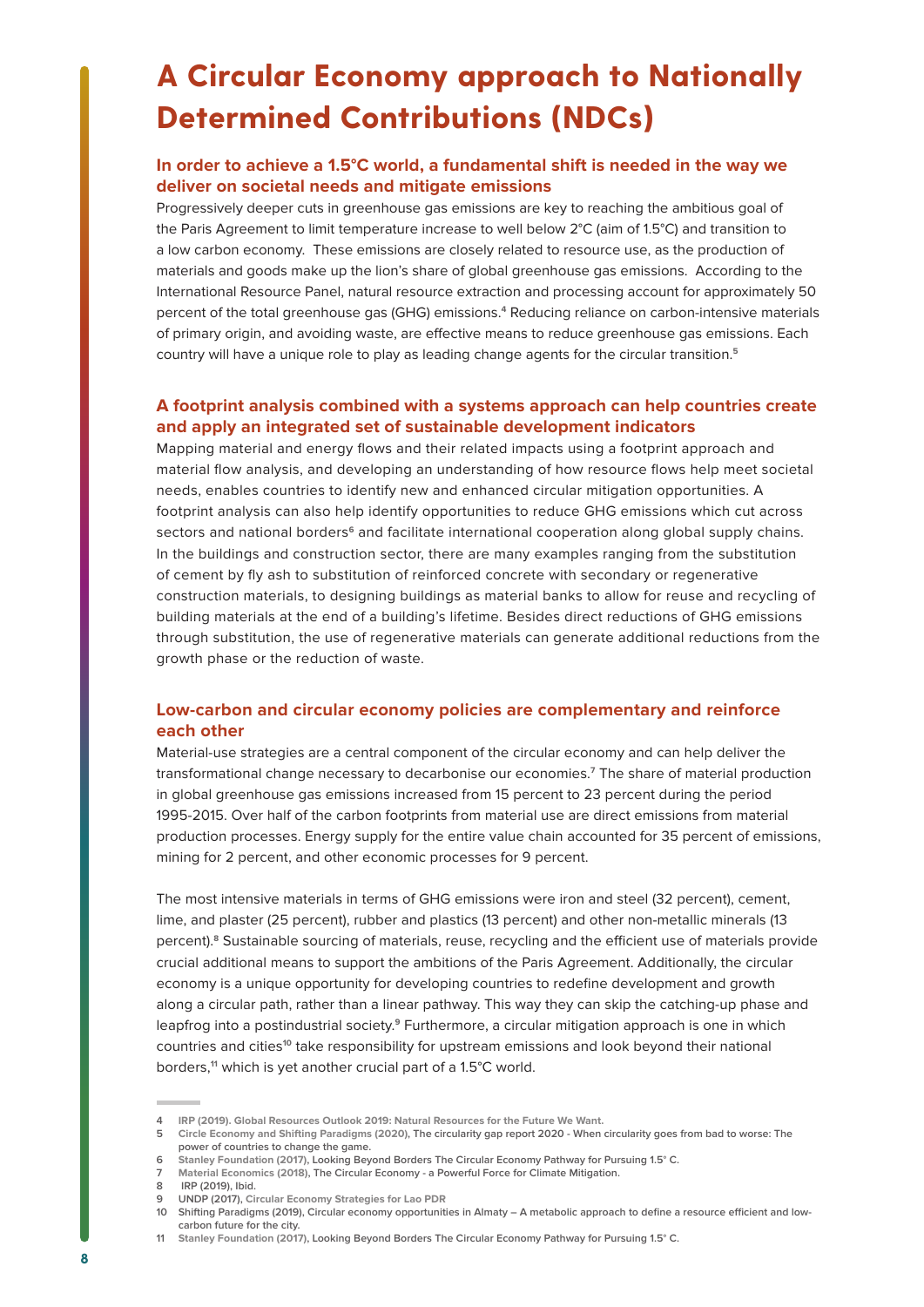# <span id="page-8-0"></span>**Low-carbon circular policies should target environmental as well as socio-economic objectives to secure support from large parts of society**

The transition to a circular economy requires the engagement of national, subnational and supranational jurisdictions and thematic institutions – social, economic, environmental. Policy options should target the direct sources of greenhouse gas emissions as well as the underlying causes and should aim to leverage demand side measures entailing changes in consumer choice, lifestyles and the opportunities offered by behavioural change.**<sup>12</sup>**

To give two examples, in the building sector a more intensive use can be achieved when individuals choose to live in smaller units in multifamily residences rather than single family homes, a change that is becoming increasingly popular in urban areas. Individuals can be encouraged to share homes and related residential facilities (e.g., co-housing) and to move to smaller residences when families downsize when their children move out. More intensive use may also be attractive when it is associated with urban lifestyles and easier access to job markets and public amenities. In the transport sector more intensive use of private transport takes the form of ride-sharing, car-pooling, using cars from shared fleets for individual rides, as well as using more need-appropriate vehicle sizes. For individual use, this would mean smaller vehicles, for shared use this would mean lean, comfortable cars optimized for their passenger number.

Behavioural change also has a role to play in the transition to a circular economy, and a transition to a just society in which there is a more equitable use of the world's natural resources and no one is left behind. Only then, can the transition to circular economy benefit all countries and all sectors of society. This also requires taking care of the work force of the incumbent linear industries and giving them a perspective in a circular future. This could be through favouring investment in less resource and pollution intensive enterprises which offer new employment opportunities and by providing training to accompany such a transition.

# **Circularity can be achieved while improving livelihoods and economies and create new business opportunities and crowd-in private investment into NDC implementation.**

The circular economy is a major opportunity for economic competitiveness. In Europe alone, it can contribute as much as 1.8 trillion Euros to the economy by 2030.**<sup>13</sup>** The success of a transition to a low-carbon circular economy therefore requires careful integration within a country's 'Jobs, Growth and Competitiveness' agenda.**<sup>14</sup>**

# **How to Get Started?**

A footprint assessment of the country's economy, looking at its flows, stocks, conversions, imports and exports of materials and products is the logical first step. From that point one can identify the hotspots of adverse domestic and international impact of the linear economy as a result of domestic consumption. The hotspots should guide priority setting in the national development agenda and in climate change mitigation and adaptation.

UNEP's **[SCP Hotspots Analysis Tool \(SCP-HAT\)](http://scp-hat.lifecycleinitiative.org/)** is an online application with data on the environmental and socio-economic performance of 171 countries over the last 25 years. It allows countries to quickly identify and analyse hotspots at country and sector level and provides key country information in the context of most relevant policy questions.

- **13 [EMF \(2015\)](https://www.ellenmacarthurfoundation.org/news/circular-economy-would-increase-european-competitiveness-and-deliver-better-societal-outcomes-new-study-reveals), Circular economy would increase European competitiveness and deliver better societal outcomes, new study reveals**
- **14 [Circle Economy \(2020\)](https://www.circle-economy.com/circular-jobs-initiative), Circular Jobs Initiative.**

**<sup>12</sup> [Kris Hartleya, Ralf van Santen, Julian Kirchherr \(2020\)](https://doi.org/10.1016/j.resconrec.2019.104634), Policies for transitioning towards a circular economy: Expectations from the European Union (EU)**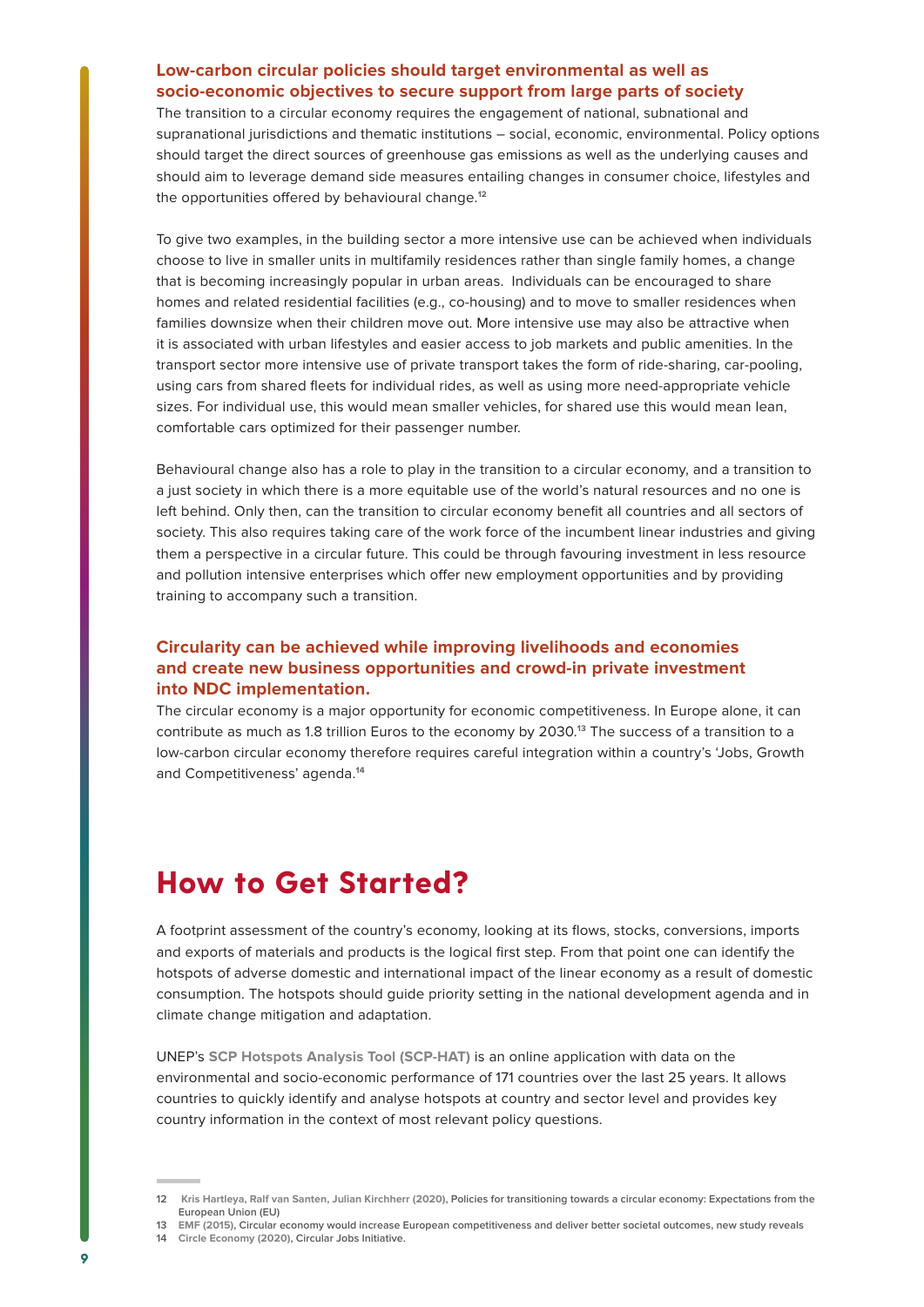<span id="page-9-0"></span>The SCP-HAT tool currently structures the economy in 26 sectors and product categories, and provides results for the whole national economy and for each of the 26 sectors with the following methodological principles:

- 1. **Framework** that combines national environmental and socio-economic data with trade information for the estimation of supply-wide environmental pressures and impacts (footprint approach).
- 2. **Domestic production ("territorial" approach"):** environmental pressures and impacts are allocated to the country where they physically occur, irrespective of where goods and services are finally consumed.
- 3. **Consumption footprint ("footprint approach"):** environmental pressures and impacts are allocated to the country where final consumers reside, irrespective of where those pressures and impacts physically occur.

Results of the tool are provided in visuals and tables and allow policy makers to quickly identify the key impact areas that require policy actions, and short and long-term strategies to reduce the environmental impacts. An upgraded version of the SCP-HAT is being developed for use by the end of 2020 to increase sectoral coverage, integrate new impact indicators (environmental and socio-economic), as well as to support more detailed analysis on GHG emissions. This version will also identify interlinkages between sectors, including to inform the design of NDCs and circular economy policies.

Circle Economy developed the interactive tool **['Circular City Scan'](https://www.circle-economy.com/digital/circle-city-scan-tool)** that can be used in collaborative innovation processes between stakeholders working towards practical and scalable solutions in cities to accelerate the transition to a circular economy. The tool provides a guided approach to explore circular opportunities, based on socioeconomic data, material flows, and corresponding circular case studies. Ultimately, it will allow municipalities to make an informed selection of focus areas based on local statistical data and provide guidance for the design of circular opportunities that are most relevant in a specific context. This process of identifying and reviewing opportunities is called a Circle City Scan.

The results of the assessment are compiled in a visually powerful findings report that can be easily shared with stakeholders. UNEP, **[Circle Economy](https://www.circle-economy.com/)** and **[ICLEI](https://www.iclei.org/)** are collaborating on a methodology for circular jobs (creation of jobs linked to circular economy approaches in cities), building on the Circular City Scan and the UNEP urban metabolism work.

The results of the UNEP SCP hotspot analysis tool and Circle Economy's circular city scan can inform sectoral prioritization for NDC enhancement and can be fed into an enhanced NDC implementation plan. The results and visualizations will showcase sectors that are key to national development which cut across resource flows and sectors, and geographic regions and environmental concerns. The enhanced NDCs can be tailored to immediate business interests in the country. Through engaging the private sector, coalitions of stakeholders can be developed for each strategy and be supported with trainings on: (i) an enabling policy framework; and (ii) circular business models. Based on enhanced NDC implementation strategies, technical and financial support needs will then be identified.

Enhanced NDCs have the potential to help countries decouple economic growth from resource use and make material use regenerative, rather than depletive. This will be done by proposing approaches which reduce the input of virgin materials, improve the use of existing assets and reduce the output of harmful waste. Some countries have incorporated the circularity perspective into their revised NDCs. Chile's NDC submitted on 9 April 2020 includes measures on circular economy, highlighting synergies of the material recovery and reuse with climate mitigation and adaptation. Other NDCs that have been recently revised also touch upon measures concerning circular economy in their NDCs: the Marshall Islands' NDC includes recycling and reuse in the waste sector targets, while Surinam's NDC highlights recycling of waste and reuse of road material for urban planning.**<sup>15</sup>**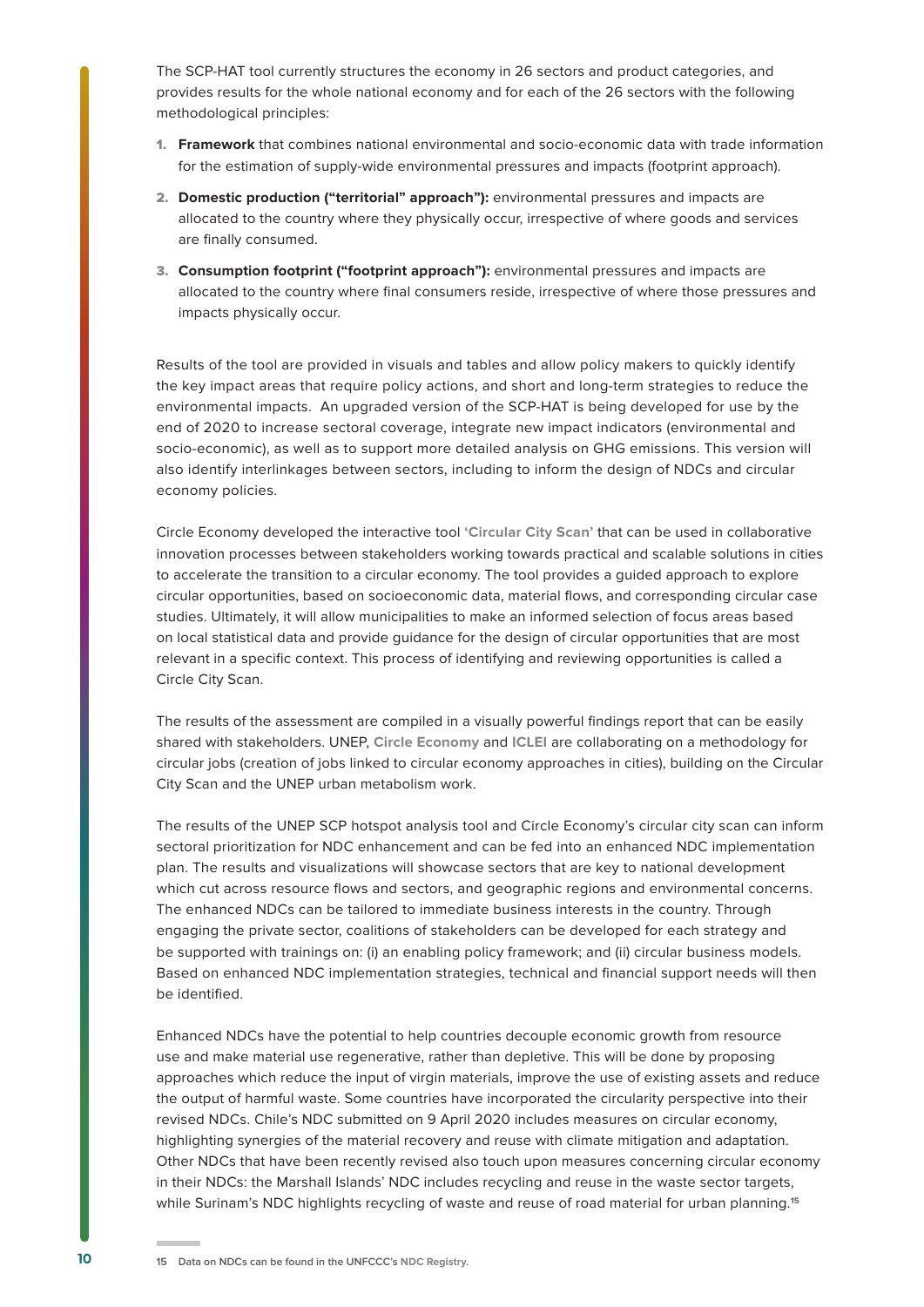# <span id="page-10-0"></span>**Key Sectors for NDC Enhancement and Low-Carbon Development**

The International Resource Panel has identified significant opportunities to decouple economic growth from resource use.**<sup>16</sup>** The objectives are to achieve transformational change that will contribute directly to the goals of the Paris Agreement, help reduce GHG emissions while encouraging sustainable economic development that supports the achievement of Agenda 2030. Building synergies between the Paris Agreement and Agenda 2030 means decoupling GHG emission increases from economic growth by making material use regenerative, rather than depletive. Concrete opportunities for a low-carbon and sustainable economic development can be identified in key sectors of developing countries. The following entry points are high on the development agenda of all countries and provide a substantive basis for climate actions: the buildings sector, the industry sector, including a number of value chains such as plastics, textiles and electronics, the tourism and food and land use sectors and a geographic focus of cities. The following sections highlight the key hotspots in the different sectors and value chains which can trigger the most significant enhancement of NDCs through circular economy and resource efficiency.

# **The Building Sector**

Relevant for all developing countries with growing economies and growing urbanization is the buildings sector. It is responsible for almost 40 percent of energy related greenhouse gas emissions, 11 percent of which related to 'embodied carbon', the sector presents significant opportunities to reduce emissions.

Findings from the International Resource Panel (IRP)**<sup>17</sup>** show that material efficiency strategies, including the utilization of recycled material instead of virgin construction material could reduce GHG emissions in the material cycle by 80 percent to 100 percent (China) and by 50 percent to 70 percent (India) in 2050, respectively.

In G7 countries, **[Long-Term Strategies](https://www.wri.org/publication/designing-G20-long-term-strategies)** that provide guidance for near- and medium-term climate action planning and formulation of NDCs could result in cumulative savings between 2016-2050 of five to seven Gt CO2e and show significant potential are:

- i. more intensive use of buildings (up to 70 percent GHG reduction in 2050),
- ii. construction with less material (8 percent to 10 percent reduction in 2050),
- iii. sustainably harvested timber (1 percent 8 percent GHG reduction in 2050)
- iv. improved recycling of construction material (14 percent to 18 percent GHG reduction in 2050).

Linked with increased energy efficiency measures the overall emission reductions from the construction, operations, and dismantling of homes can be 35 percent to 40 percent in 2050 in the G7 countries. These savings could be up to 50 percent to 70 percent in China and India.

# **The Industry Sector**

The adoption of value retention processes (or models) for capital equipment and consumer goods is essential for the decarbonization of the industrial sector. This involves remanufacturing, (comprehensive) refurbishment, repair and direct reuse and recycling, and the design of equipment and goods to enable the highest efficiency in value retention to provide a holistic approach to rethink value chains, beyond a focus on recycling alone. Closing the loop at product or component level, rather than only at the level of individual materials enables efficiency gains in both material and energy use, avoiding both emissions and waste.**<sup>18</sup>** Remanufacturing and comprehensive product refurbishment can reduce GHG emissions by 79 percent to 99 percent, depending on the sector. Value retention processes (VRP) can reduce primary material demand by 80 percent to 99 percent. VRP can decouple economic growth from environmental depletion. As it requires

**<sup>16</sup> IRP (2019), Ibid.**

**<sup>17</sup> [IRP \(2020\).](https://www.resourcepanel.org/reports/resource-efficiency-and-climate-change) Resource Efficiency and Climate Change: Material Efficiency Strategies for a Low-Carbon Future. Hertwich, E., Lifset, R., Pauliuk, S., Heeren, N. A report of the International Resource Panel. United Nations Environment Programme, Nairobi, Kenya.**

**<sup>18</sup> IRP (2018). Redefining Value – The Manufacturing Revolution. Remanufacturing, Refurbishment, Repair and Direct Reuse in the Circular Economy. Nabil Nasr, Jennifer Russell, Stefan Bringezu, Stefanie Hellweg, Brian Hilton, Cory Kreiss, and Nadia von Gries. A Report of the International Resource Panel. United Nations Environment Programme, Nairobi, Kenya.**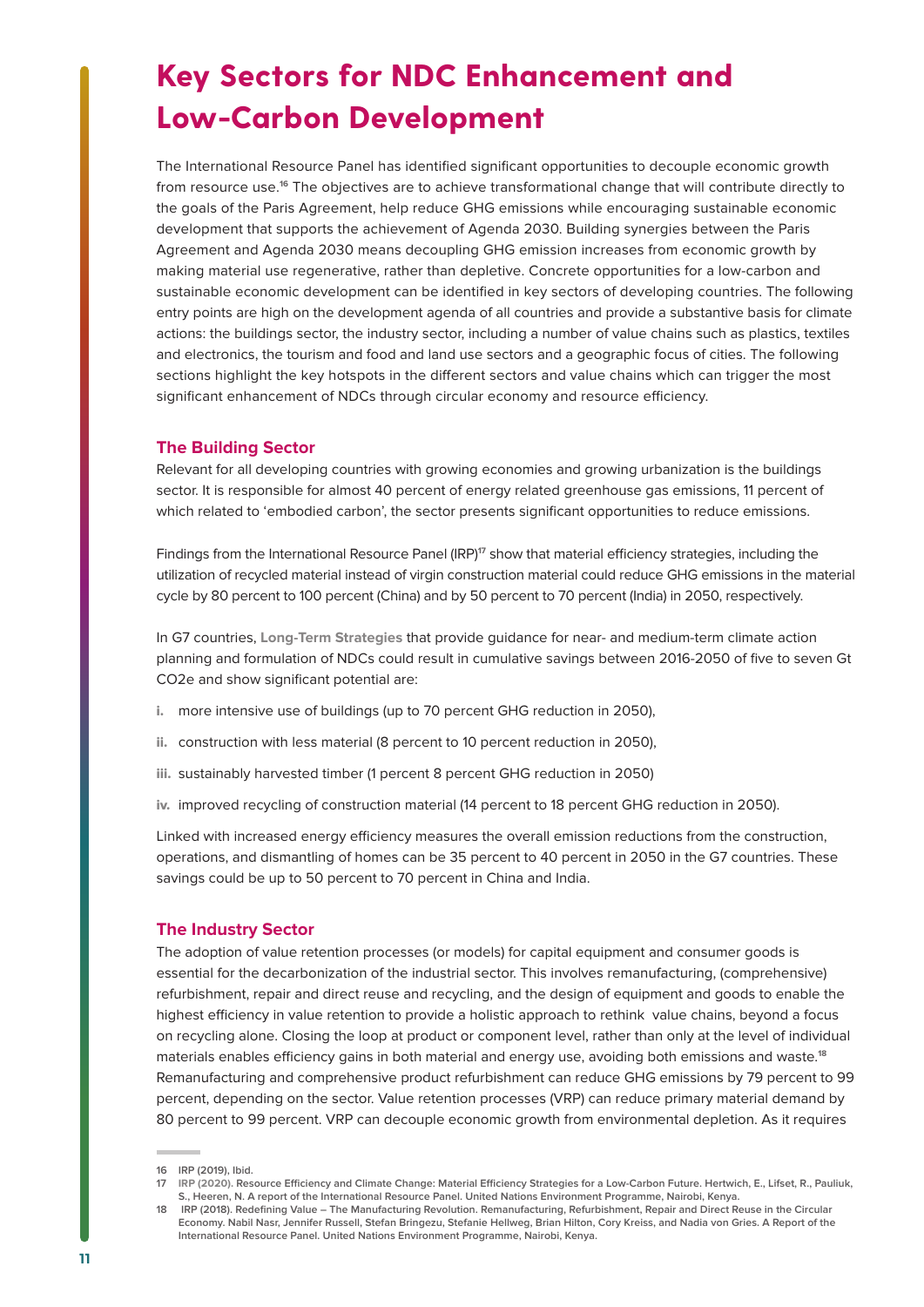<span id="page-11-0"></span>skilled labour it aligns well with the creation of more skills, and can therefore prioritize the development of human capital over the use of natural resources. Remanufacturing can increase skilled labour hours by up to 120 percent.

Product lifetime extension is yet another strategy to reduce resource use and waste. The lifetime of projects can be extended by increasing durability, predictive maintenance, allowing for upgrading, repair, refurbishing, remanufacturing and recontextualization of products. On the other hand, there are barriers to the adoption of business models which aim to extend product lifetime. Examples are: irregular demand from consumers and variations in their preference for new products; regulation and documentation issues; lack of reverse logistics and remanufacturing infrastructure; and lack of legal or tax incentives.**<sup>19</sup>**

# **The plastics value chain**

As a major economic actor, the **plastic industry** corresponds to about three percent of the global economy, with estimated revenue of about 1,722 billion Euros in 2015.**<sup>20</sup>** However, its current linear economic model of 'take, make, use, and dispose' has significant impacts on natural resource depletion, environmental degradation, human health as well as climate change. Producing plastics using fossil fuels is a significant source of greenhouse gas emissions, as is the open burning and incineration of plastic wastes. Greenhouse gas emissions from plastics were estimated to be 390 million tonnes of CO2 in 2012.**21** In 2015, about 388 million tonnes of plastics were produced with 99.5 percent being from petrobased sources.**<sup>22</sup>** If current trends continue, by 2050 the plastic industry could account for 20 percent of the world's total oil consumption.**<sup>23</sup>**

Key processes needed for a transition towards a circular economy for plastics will contribute to reducing the greenhouse gas emissions from the sector. These include:

- **Design which can play an important role in promoting circularity.** If 'refill' bottle designs and models were to be applied to all bottles in beauty and personal care, as well as home cleaning, packaging and transport savings would represent an 80 percent to 85 percent reduction in GHG emissions compared to today's traditional single-use bottles.**<sup>24</sup>** Incentivising the use of reusable shopping bags instead of single-use plastic bags also has significant potential savings of GHG emissions, as long as the durable bags are reused enough times**<sup>25</sup>**. Product design and business models that enable better reuse, repair, refurbishment and recycling will greatly reduce the impacts on climate and resource depletion from consuming more materials and energy for production and consumption.
- **Material substitution, which refers to the use of renewable, low carbon, or secondary materials as alternative inputs to new production, can provide the same function but contribute to lower emissions.** For example, some bio-based plastics have been shown to have a negative emissions potential with minus 2.2 kg CO2e per kg of bio-based polyethylene (PE) produced, compared to a positive 1.8 kg CO2e per kg of fossil-based PE produced.**<sup>26</sup>**
- **Recycling which can help reduce GHG emissions from avoiding new virgin material production and end-of-life treatment, such as incineration and landfill.** While measures that increase product utilisation and extend a product's lifetime contribute the most to retaining the embodied energy within products, recycling activities which consume energy, still require much less energy input than the production of virgin materials. Increasing recycling rates require improving recyclability, collection, and sorting processes, as well as reducing contamination of recycling streams and exploring the potential of upcycling to virgin-quality. It is estimated that recycling 1 tonne of plastics could reduce emissions by 1.1–3.0 tonnes of CO2e compared to producing the same tonne of plastics from virgin fossil feedstock.**<sup>27</sup>** Recycling all global plastic waste could provide an annual energy saving equivalent to 3.5 billion barrels of oil per year.**<sup>28</sup>**

**<sup>19</sup> [footnote: The Long View report]**

**<sup>20</sup> UNEP (2018), Mapping of global plastics value chain and plastics losses to the environment.**

**<sup>21</sup> Barra et al. 2018. Plastics and the circular economy. Scientific and Technical Advisory Panel to the Global Environment Facility. Washington, DC.**

**<sup>22</sup> UNEP (2018), Mapping of global plastics value chain and plastics losses to the environment.**

**<sup>23</sup> Ellen MacArthur Foundation (2016), The New Plastics Economy: Rethinking the future of plastics. 24 Ellen MacArthur Foundation (2017), The new plastics economy: catalysing action.**

**<sup>25</sup> UNEP (2020). [Single-use plastic bags and their alternatives Recommendations from Life Cycle Assessments.](https://www.lifecycleinitiative.org/single-use-plastic-bags-and-their-alternatives-recommendations-from-life-cycle-assessments/)**

**<sup>26</sup> Ellen MacArthur Foundation (2019), Completing the Picture: How the Circular Economy Tackles Climate Change**

**<sup>27</sup> Ellen MacArthur Foundation (2016), The new plastics economy: rethinking the future of plastics**

**<sup>28</sup> Rahimi, A and García, J.M. 2017. Chemical recycling of waste plastics for new materials production, Nat. Chem. Rev. 1, doi:10.1038/s41570- 017-0046.**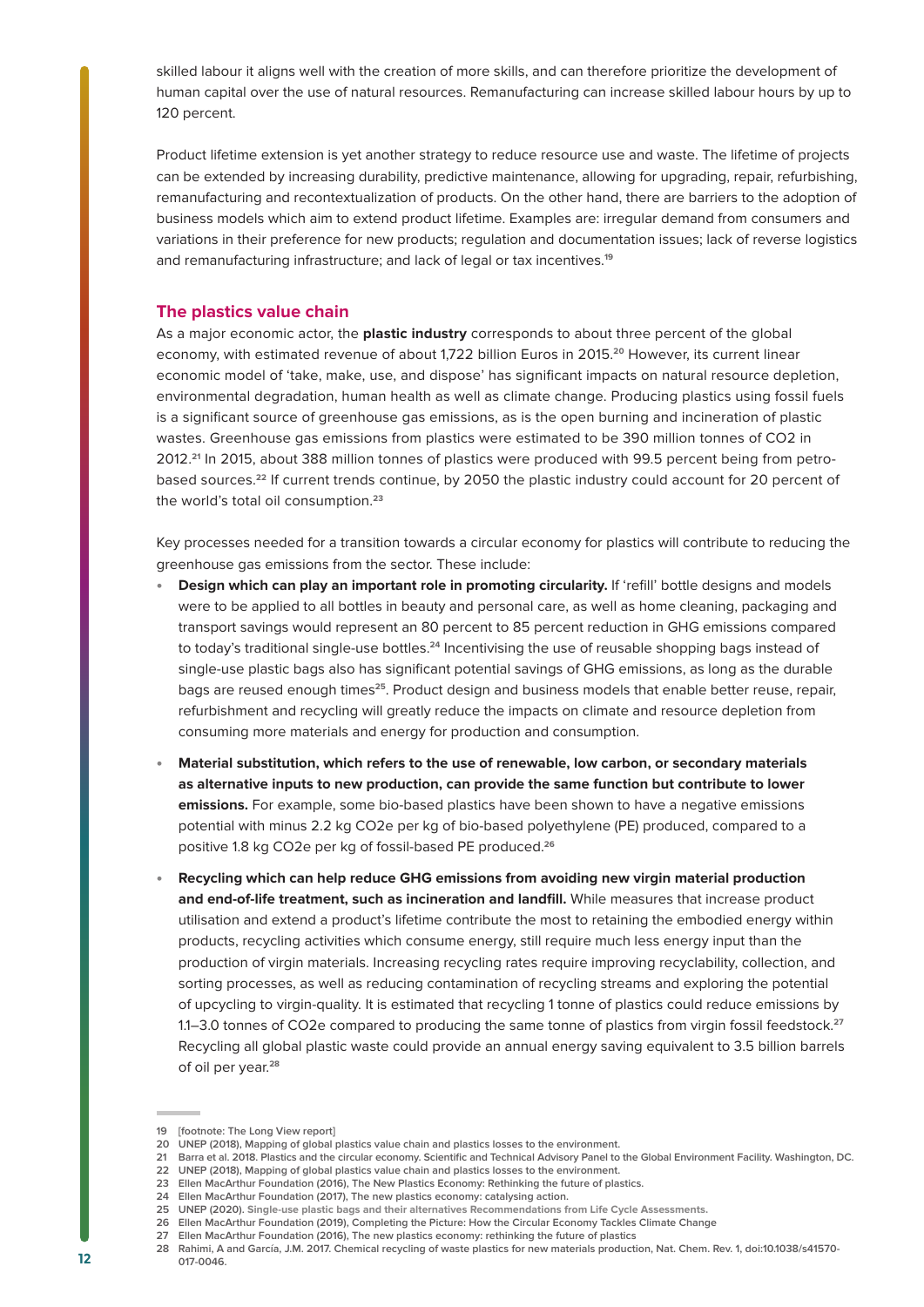### <span id="page-12-0"></span>**The textile value chain**

The **textile industry** is one of global importance, providing high levels of employment, foreign exchange revenue and products essential to human welfare. However, it is also an industry with high resource use and impacts detrimental to human health and the environment. The current linear system is characterized by sharply increasing consumption, driven by low prices and short use cycles, coupled with very low reuse and recycling rates. The impact of the industry on climate change is notable, with the global apparel and footwear industries accounting for an estimated 8 percent of the word's greenhouse gas emissions, emitting 3.3 billion metric tons of greenhouse gases along the value chain per year. Of particular concern is that the climate impact is set to increase 49 percent by 2030 if current trends continue.**<sup>29</sup>**

When analyzing the climate impacts of global apparel (clothing) across the value chain, the following picture emerges:

- The highest impacts (36 percent) occur in the wet processing steps of dyeing and finishing, which are especially energy intensive as large volumes of water need to be heated and thus cause emissions of GHG from burning fossil fuels (particularly coal). Asian countries, particularly China, India and Bangladesh, all have high shares of the various global textile manufacturing stages, and all rely heavily on fossil fuels for energy generation.
- This is followed by the use phase (24 percent), due to the electricity used in washing and drying the garment, which - as for the production phase - varies widely depending on the electricity mix of each country. In addition GHG emissions are determined by the income level of the consumer, climate of the country and consumer behaviour.
- Fibre production has the third-highest contribution (12 percent) to climate impact, arising primarily from the production of synthetic fibres, which make up close to two thirds of the total fibres used in global apparel and are produced from fossil fuels, mainly crude oil. They thus have high non-renewable resource use and climate emissions, arising from extracting fossil fuels and producing the ethylene and other chemicals from which polyester is made.**<sup>30</sup>**

Changing the current linear system for designing, producing and consuming textiles to a more circular one thus holds the potential for substantial CO2 emission reductions. Action can be taken to:

- **Extend the useful life and closed-loop recycling of textiles** (with fewer textiles being made, less hazardous chemicals and less energy will be used, resulting in less water pollution and fewer harmful gases being emitted). The current underutilization of clothes also comes at an economic value – with an estimated \$460 billion cost to consumers per year for throwing out clothing that they could continue to wear**<sup>31</sup>**;
- **Changing laundry practices**, improving process efficiency and favoring clean energy sources;
- **Supporting innovation** for producing synthetic fibres from secondary materials; and
- **Decreasing the use of water** in the wet processing.

For those actions to materialize at a more significant scale stronger regulatory policies are required which will in turn drive and accelerate collaboration and financing. This will enable industry-wide participation and trigger the changes in consumption habits needed for the predominant business model to also change.

# **The electronics value chain**

The **electronics sector** covers a wide range of products from household appliances, cooling and freezing equipment, lamps to TVs and monitors, consumer goods and IT products. Production and consumption of these products has an intensive use of resources and energy. Each product in these categories has a different lifetime profile, which means that each category has different material composition, waste quantities, economic values, as well as potential environmental and health impacts, if recycled inappropriately. Consequently, the repair, refurbishment, collection and logistical processes and recycling technology differ for each category, in the same way as the consumers' attitudes and behaviors when disposing of e-waste also varies a lot across different countries and cultures.

**<sup>29</sup> Quantis (2018). Measuring Fashion: Environmental Impact of the Global Apparel and Footwear Industries Study; Ellen MacArthur Foundation (2017). A New Textiles Economy: Redesigning Fashion's Future.**

**<sup>30</sup> Unep (forthcoming). Sustainability and Circularity in the Textile Value Chain. Global Stocktaking.**

**<sup>31</sup> Ellen MacArthur Foundation (2017). A New Textiles Economy: Redesigning Fashion's Future.**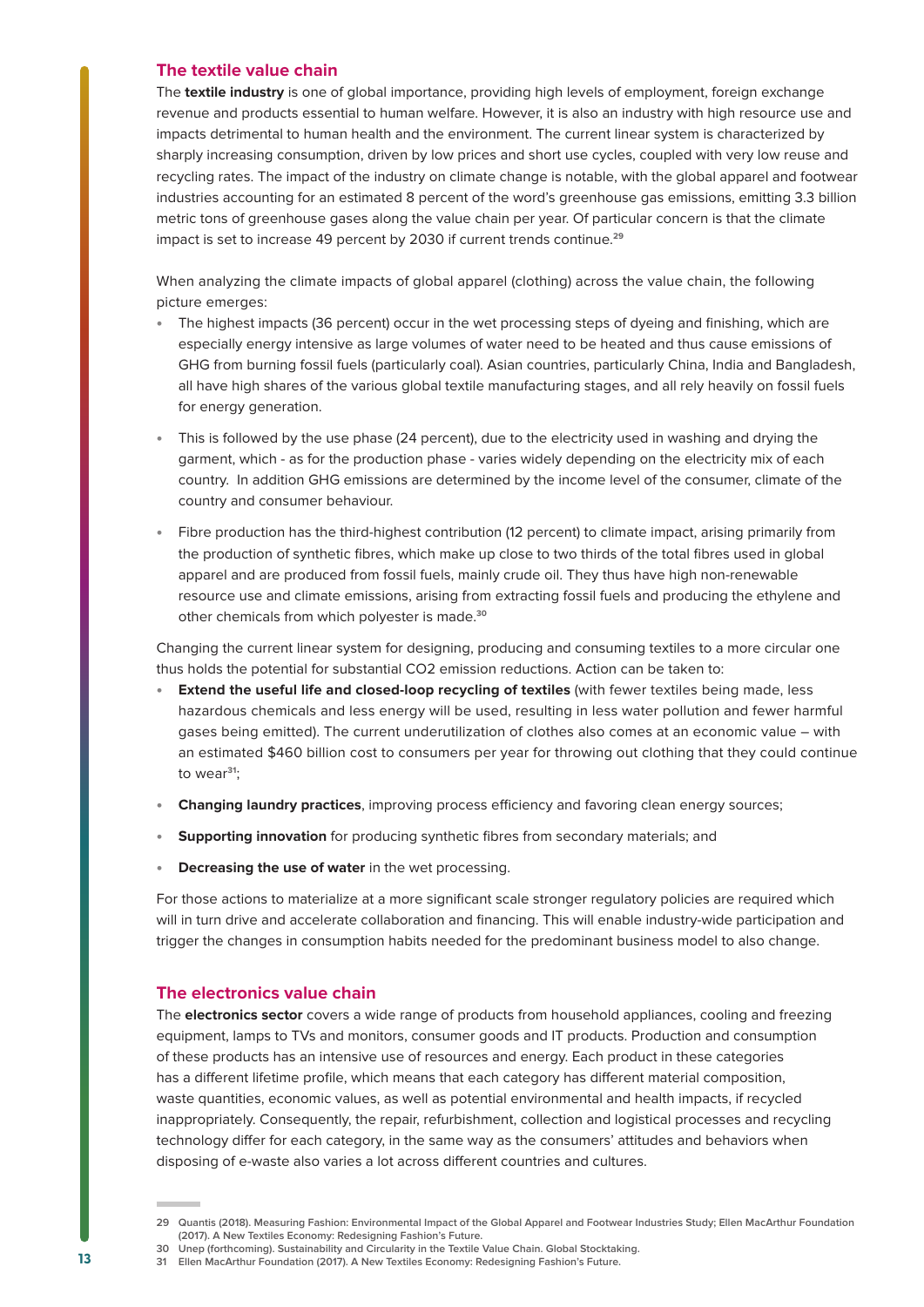<span id="page-13-0"></span>Increasing levels of electronic consumption and production lead to proliferation of e-waste. Most e-waste is handled by improper and unsafe treatment and disposal through open burning or in dumpsites, and it poses significant risks to the environment and human health. In 2016, it is estimated that 44.7 million tonnes of e-waste were generated globally. The resource recovery potential for embedded secondary raw materials is worth 55 billion Euros comprising base metals, precious metals and plastics. In the meantime, this amount of e-waste also contains at least: 2,200 kilo tonnes of hazardous metals (mercury, cadmium, chromium, lead and lead glass), 300 kilo tonnes of batteries, and 4.4 kilo tonnes of chemicals (BFR, hexavalent chromium, ozone depleting substances)**<sup>32</sup>**.

There is a big potential to reduce the climate impacts and pollution for the electronics sector through a circular economy approach by:

- **Promoting reuse, lifetime extension and recycling in the electronics sector** which will reduce the consumption and production of new materials or products, thus resulting in less pollution and climate impacts.
- **Reducing the hazardous and climate-related chemicals in electronic products** which will lead to less impacts to the climate and human health.
- **Establishing better collection and recycling through take-back systems and Extended Producer Responsibility schemes** which will ensure that climate-friendly solutions are supported financially by private sector actions and public policies.

### **Circular Cities**

A third critical area with a high potential for sustainable and low-carbon development are circular cities. The IRP 2018 Weight of Cities report**<sup>33</sup>** mentions that cities' populations will grow to 66 percent of the global population by 2050. In particular, this growth will be seen in the Global South, especially in Asia and Africa, where projected increases in resource requirements of 90 billion tonnes by 2050 far exceed what the planet can provide sustainably.

Sustainable development requires a new approach to urbanization. There is significant potential to reduce resources in transport, the heating and cooling of buildings - which reduce emissions by 54 percent energy use and metals, and land and water use. Integrated approaches to urban planning and design and integration across key sectors, particularly the 'transition trilogy' of transport, buildings and energy are highlighted in the "Guidelines for Integrated Approaches at Neighbourhood Level", issued by UNEP to guide implementation of the findings of the Weight of Cities report. Cumulative benefits from such integrated approaches, can achieve GHG and resource use reductions in the order of 35 percent to 54 percent at city level.

A shift to circularity will require a change in the way resources are managed in the metabolism of a city. We already see a shift starting to happen in cities in the Global North such as Amsterdam and Glasgow; where innovative business models offer services rather than the selling products. A range of approaches to resource efficiency and circularity are promoted including industrial symbiosis, re-economy through reduce, reuse and recycle and defining the new approach to sustainable urban development.

### **Tourism**

The **tourism sector** has increased its contribution to global GHG emissions and its energy use as a result of the associated rapid growth in international and domestic travel. The growing trend of travelling further distances over shorter periods of time, and the preference for energy-intensive transportation modes, accommodation, and activities has driven the rise in emissions from this sector. Tourism now accounts for 4.5 GtCO2-eq per year and is widely considered to be one of the fastest growing economic sectors (UNWTO 2017). UNWTO estimates that there will be 1.8 billion international tourist arrivals in 2030. Growth in arrivals is expected to lead to a significant increase in emissions from the sector. A business-as-usual scenario that examined tourism emission trajectories projected a 169 percent increase between 2010-2050 (Gössling and

**<sup>32</sup> Baldé, C.P., Forti V., Gray, V., Kuehr, R., Stegmann,P. : The Global E-waste Monitor – 2017, United Nations University (UNU), International Telecommunication Union (ITU) & International Solid Waste Association(ISWA), Bonn/Geneva/Vienna.**

**<sup>33</sup> IRP (2018). The Weight of Cities: Resource Requirements of Future Urbanization. Swilling, M., Hajer, M., Baynes, T., Bergesen, J., Labbé, F., Musango, J.K., Ramaswami, A., Robinson, B., Salat, S., Suh, S., Currie, P., Fang, A., Hanson, A. Kruit, K., Reiner, M., Smit, S., Tabory, S. A Report by the International Resource Panel. United Nations Environment Programme, Nairobi, Kenya.**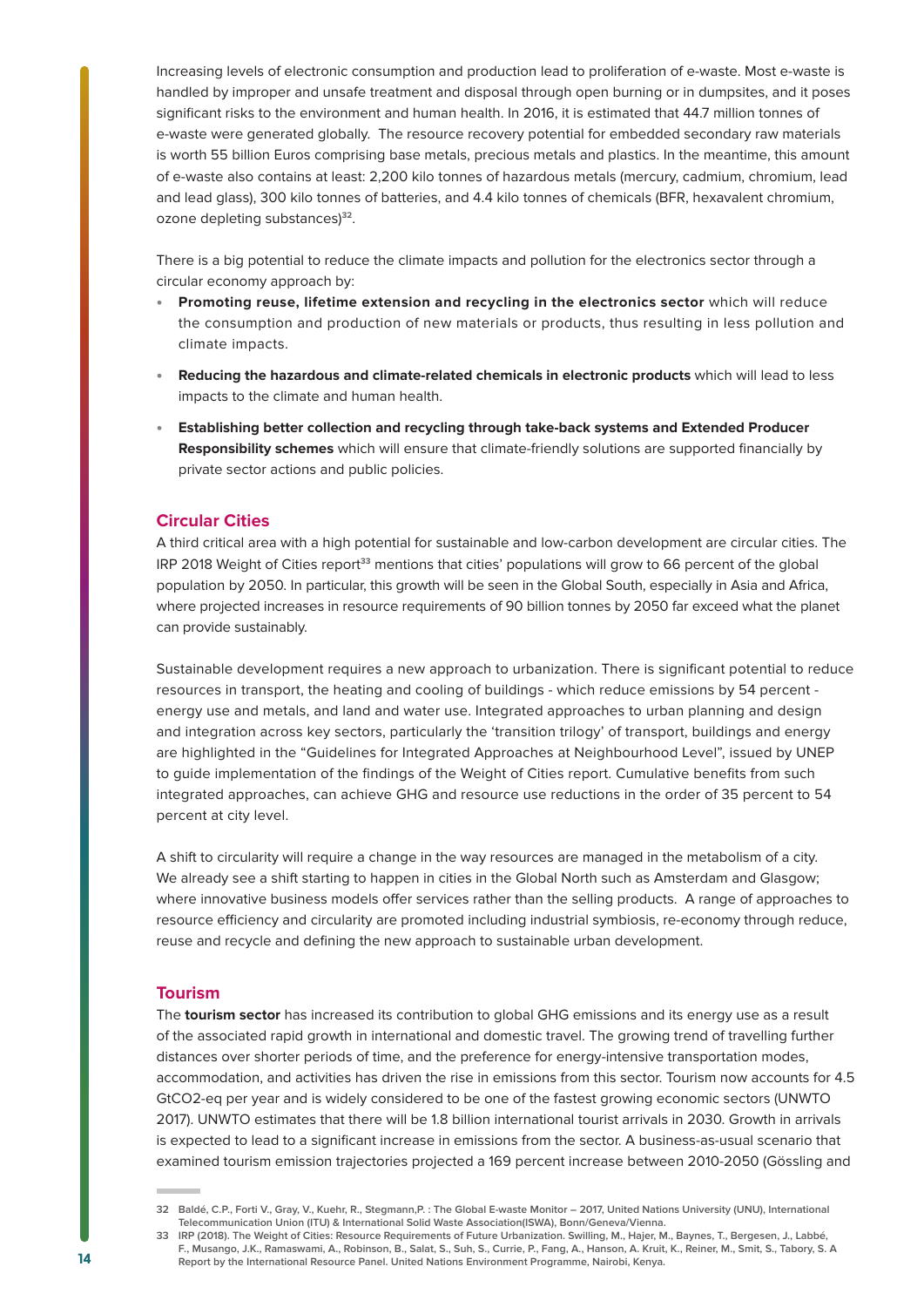<span id="page-14-0"></span>Peeters 2015), indicating a widening gap between necessary emission reductions and observed trajectories. According to UNWTO/ITF latest research, in 2016, transport-related emissions from tourism contributed to 5 percent of all man-made emissions and are projected to increase to 5.3 percent by 2030 against a current ambition scenario. The projected increase represents 25 percent growth, from 1,597 million tonnes of transport-related CO2 attributable to tourism in 2016 to 1,998 million tonnes in 2030. A recent study (Becken' et al, 2020) on tourism and climate change policies highlights that tourism is mainly perceived as a vulnerable sector that requires adaptation. However, policies that address the tourism's carbon intensity are less common, despite the sector's carbon footprint. Gaps in current NDCs and National Adaptation Plans (NAPs) of countries dependent on tourism are also evident in relation to policy objectives targeted at tourism, and indicators that measure progress.

The tourism sector is rarely identified in the GHG emission inventories and long-term low carbon development strategies developed by countries, as they usually follow the sectors defined by the IPCC. The tourism industry is cross-sectoral by nature, hence its relevance and potential contribution to addressing climate change, recognizing its dependencies/interactions with other sectors defined by the Intergovernmental Panel on Climate Change (IPCC).

A circular/value chain approach to the sector allows for the identification and assessment of these interdependencies, to develop holistic responses that enable action within the sector and that can drive action across the sectors on which it is reliant. For example, a major GHG footprint of the tourism industry, specifically accommodation, is related to food production, distribution, and disposal (i.e. IPCC sectors: Agriculture, Land-use change & Forestry, Energy, and Waste). UNEP, through its project **['Transforming](https://www.oneplanetnetwork.org/transforming-tourism)  [Tourism Value Chains'](https://www.oneplanetnetwork.org/transforming-tourism)** has developed **Roadmaps for Low Carbon and Resource Efficient Tourism**, where systemic interventions are proposed to promote sectoral leadership and increased collaboration across the broader economy. The potential for these approaches is increasingly relevant in countries where the tourism sector is a driving force of the economy.

# **Agriculture and Food**

The food sector is the dominant user of our natural resources, responsible for 60 percent of global terrestrial biodiversity loss, 33 percent of degraded soils, and the overexploitation of 20% percent of the world's aquifers. According to the latest IPCC Land Use Report, while Agriculture, Forestry and other Land Use (AFOLU) account for 23 percent of global GHG emissions today, if we take the whole food system into account (this means, from pre to post-production activities, including consumption), GHG emissions can represent up to 37 percent. Livestock production represents 80 percent of agriculture's GHG emissions. Between 2010-2016, global food loss and waste generated eight to ten percent of total GHG emissions, and cost about \$1 trillion per year. At the same time, the estimated impact of unhealthy diets (including obesity, malnutrition, and undernutrition) on the global economy could be as high as \$3.5 trillion per year, or \$500 per individual.

Opportunities for building circularity in food systems and reducing GHG emissions include:

- **Sustainable agriculture practices**, with more efficient use of natural resources, food and crops diversification for increasing resilience, and closing nutrient loops as far as possible. Within sustainable agriculture practices, climate smart agriculture is an example of an integrated approach to managing landscapes - cropland, livestock, forests and fisheries - that addresses the interlinked challenges of food security and climate change.
- **Promoting urban-rural linkages and urban/peri-urban farming**, strengthening connections between farmers and consumers, and empowering urban communities to grow some of their own food, with a focus on schools and children.
- **Reducing food loss and waste as far as possible**, and increasing the use of food by-products, cosmetically imperfect produce. Food loss and waste can also be directed into the bio-economy as inputs for new products for consumption or other uses, such as compost or for energy generation, according to the waste hierarchy.
- **Designing food systems that make healthy, sustainable foods widely accessible**, and supporting behaviour change interventions that promote the uptake of healthy, sustainable diets and food waste reducing practices.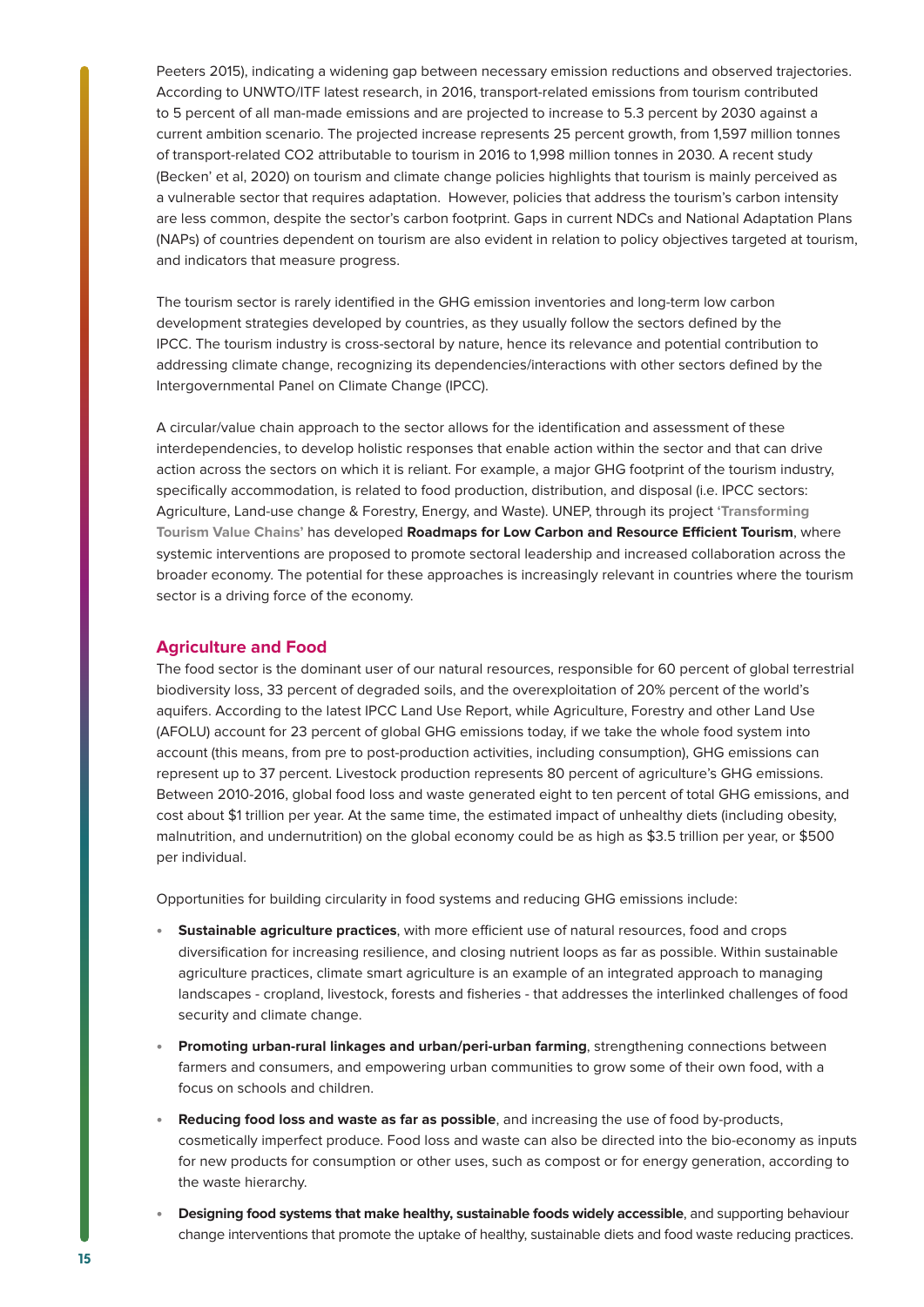<span id="page-15-0"></span>A sustainable, low-carbon future will also require a transformation of the world's **food and land use systems**. The Global Consultation Report of the Food and Land Use Coalition, 2020**<sup>34</sup>** lays out how a transformation of food and land use systems can contribute directly to the achievement of the Paris Agreement. Beyond this such a change can safeguard biological diversity, improve human diets and food security and provide socioeconomic benefits for rural communities.

The Food and Land Use Coalition proposes a 10-points reform agenda that will address new consumption patterns, new production systems, improved consumer choices and more regenerative techniques for food production. This will require appropriate policies to protect natural capital and transparent and fair wages for everyone involved in the food production value chains.

# **Demand side policies and actions for NDC Enhancement and Low-Carbon Development through Circularity**

Promoting circularity and resource efficiency requires actions at different stages of the value chain with the objective of keeping resources as long as possible in the economy and reducing pollution, including GHG emissions. Addressing key hotspots in sectors and value chains can provide a strategic entry point for interventions at the production stages. It is however important to couple these with interventions at the consumption and use stages of the system, thereby ensuring the highest combined impact. This section will address four policy actions on the demand side, as well as for public – private collaboration to enhance climate benefits:

- 1. **The inclusion of circularity requirements in public procurement decisions,** as an opportunity to create and upscale the market for circular products and services (section 5.1);
- 2. **Promoting consumers awareness and information about climate change and other environmental issues,** including through labelling, to orient public and private consumers decisions (section 5.2);
- 3. **Developing incentives for secondary materials** to be safely returned into the economy and used for new products (section 5.3); and
- 4. **Strengthening public-private partnerships in building circularity** in our economies through extended producers' responsibility schemes (section 5.4).

# **Advancing climate objectives and improving resource efficiency by leveraging sustainable and circular procurement practices**

The UN Sustainable Development Goals (SDGs) have reiterated the strong link between environmental protection, sustainable development and public procurement. More specifically, circular procurement focuses on closing energy and material loops within supply chains and helps value retention along the entire value chains, i.e. by remanufacturing and reusing products and components several times in a circular manner without causing additional harmful impacts. As such, **circular procurement advances the SDGs** as it contributes to the enabling conditions of a system which creates value and social well-being while maintaining resources at their highest possible value in the whole lifecycle, ultimately creating an economy which is regenerative. **The combination of public and private sector action for circular products and services** can help scale the market for these products and services. As part of its work on sustainable consumption and production, and continuous engagement with building circularity into our economies, UNEP has published **[Building circularity into our economies through sustainable procurement](https://www.unenvironment.org/resources/report/building-circularity-our-economies-through-sustainable-procurement)35**. This report illustrates how the adoption of new business models based on innovative and resource-efficient solutions can contribute to advancing climate targets and SDGs.

**<sup>34</sup> The Global Consultation Report of the Food and Land Use Coalition September (2019), The Food and Land Use Coalition 35 United Nations Environment Programme (2019) Building circularity into our economies through sustainable procurement. Available at: <https://www.unenvironment.org/resources/report/building-circularity-our-economies-through-sustainable-procurement>**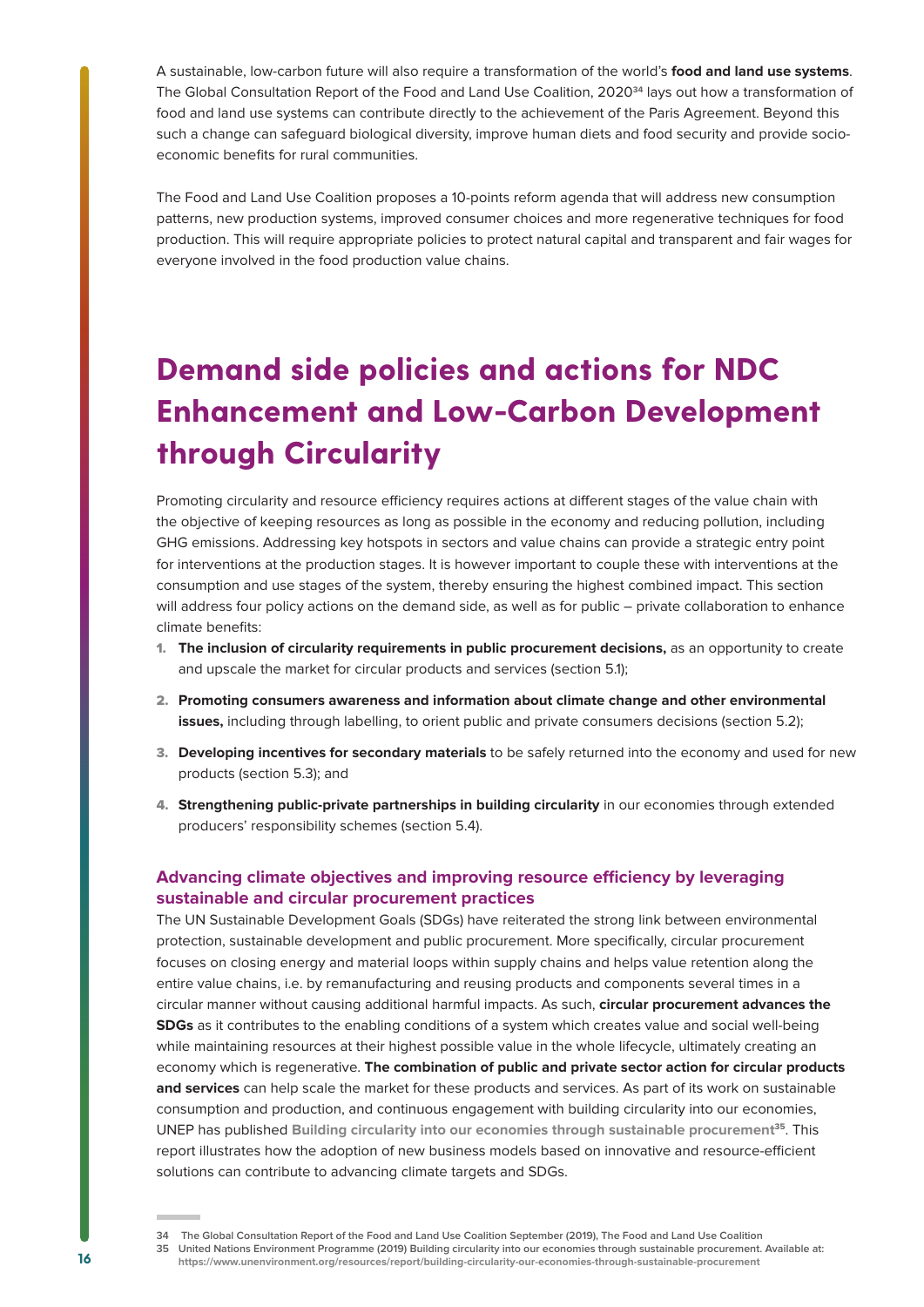<span id="page-16-0"></span>For example, the case study "Selling light as a Service" (Philipps) demonstrates how the company Bruynzeel reduced its carbon footprint by 231 tonnes of CO2 using the procurement solution called 'productservice systems'. This innovative approach consists of switching from buying physical products to a mix of products and services to meet a specific demand. The adoption of circular procurement criteria in tenders' specifications can also help achieving CO2 emission reductions. For example, the choices of materials or the optimization of a products lifetime can help create less resource-intensive solutions, leading to greater carbon benefits when compared with standard practices. A case study on infrastructure work conducted in the Netherlands highlights that nearly 9,000 tonnes of CO2 will be saved during a 50 year lifetime of the infrastructure, thanks to its design and the selected road surfacing materials that extended the standard expected product's lifetime.

Looking more specifically into the tourism sector, UNEP has also produced its 2019 report **[Transforming](https://www.oneplanetnetwork.org/resource/transforming-tourism-through-sustainable-procurement)  [tourism through sustainable procurement](https://www.oneplanetnetwork.org/resource/transforming-tourism-through-sustainable-procurement)**. This sets out a number of sustainable procurement good practices deployed by corporate buyers in the tourism industry, which aim at transforming the tourism value chain to low-carbon and resource-efficient operations. For example:

- **[Embedding circularity in the procurement of linen and towels in France](http://www.oneplanetnetwork.org/sites/default/files/embedding_circularity_in_procurement_of_linen_in_france_2.pdf)**, where Betterfly Tourism estimated that the production of unbleached bed linen enabled the reduction of GHG emissions by 32 percent during the lifecycle of bed linen;
- **[Procurement of a biomass boiler to operate a green industrial laundry site in Dominican Republic](http://www.oneplanetnetwork.org/sites/default/files/green_industrial_laundry_site_in_dominican_republic.pdf)**, outlines how the GHG emissions of the first green industrial laundry site, based on Cleaner Production, whose main energy source is steam generated by a biomass boiler, dropped from 6,455,025 Kg/ CO2to 1,075,838 Kg/ CO2;
- Food procurement case studies demonstrate that reducing import of produce by preferring and empowering local suppliers do help reduce subsequent GHG emissions (for example: **[Virtual agricultural](http://www.oneplanetnetwork.org/sites/default/files/virtual_agricultural_clearing_house_programme_to_ease_local_food_procurement_in_saint_lucia_2.pdf)  [clearing house programme to facilitate local food procurement in Saint Lucia](http://www.oneplanetnetwork.org/sites/default/files/virtual_agricultural_clearing_house_programme_to_ease_local_food_procurement_in_saint_lucia_2.pdf)**)
- Plastic-related case studies (such **[Phasing out single-use plastics in meetings & events operations](http://www.oneplanetnetwork.org/sites/default/files/phasing_out_single-use_plastics_in_meetings_and_events_operations_1.pdf)**) also measure the contribution to the reduction of CO2emissions through the procurement of alternatives to single-use plastic items.

### **Consumer information to reduce GHG emissions and promote resource efficiency**

One of UNEP's missions is to help accelerate the world's transition towards more sustainable consumption and production policies and practices by increasing the availability of reliable information to guide consumers' decision-making. The provision of trustworthy consumer information plays an important role in supporting the behavioural change of producers and consumers towards long-term sustainability, in the light of the 2030 Agenda and the SDGs. By helping companies to better inform consumers and therefore to enable them to take decisions in favour of the environment and society, a step closer can be taken to making the SDGs a reality. UNEP & ITC (2017) have developed **[Guidelines for Providing Product Sustainability](https://www.oneplanetnetwork.org/resource/guidelines-providing-product-sustainability-information)  [Information](https://www.oneplanetnetwork.org/resource/guidelines-providing-product-sustainability-information)** that establishes principles that should be adhered to when communicating product sustainability information. When applying the Guidelines, it is important to incorporate life cycle thinking to consider sustainability impacts across the whole product life cycle.

Better sustainability information for a circular economy is particularly important for plastics as the current consumption, generation of waste and pollution are of increasing concern. The UNEP & Consumers International (2020) report, **[Can I recycle this?](https://www.oneplanetnetwork.org/resource/can-i-recycle-global-mapping-and-assessment-standards-labels-and-claims-plastic-packaging)** gives recommendations on how current standards, labels and claims can be improved to support a more circular economy for plastic packaging.

Ecolabels can be an effective instrument to improve the sustainability of production processes and communicate these improvements to the consumer. They too, should be based on life-cycle considerations. Establishing and mainstreaming ecolabels can therefore be a successful strategy for governments to enhance their NDCs, particularly when coupled with public procurement.

Increased consumer awareness and concern about climate change and other environmental issues has also led to the proliferation of various other consumer information tools. These can play a vital role in reducing greenhouse gas emissions or other environmental goals like reductions in resource use and waste. The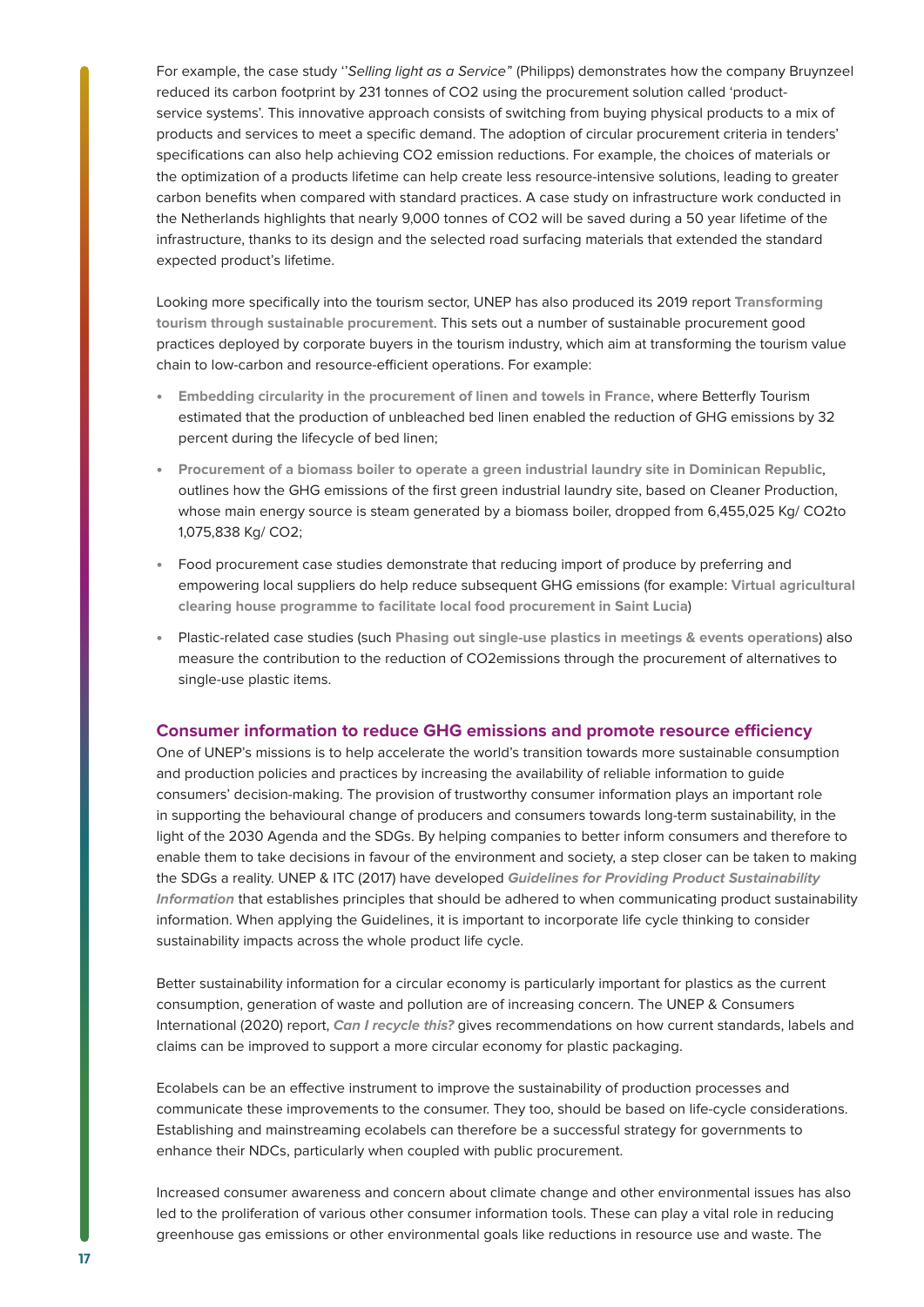<span id="page-17-0"></span>report **[Consumer Information Tools and Climate Change](https://www.oneplanetnetwork.org/resource/consumer-information-tools-and-climate-change)** (UNEP, 2020) details how such tools can help reduce GHG emissions in the tourism, buildings and food sectors.

In addition, measures to extend the useful life of products have a role to play for the enhancement of NDCs. Through product lifetime extension, the rate at which natural resources are used and waste produced can be radically reduced, while the economic value embedded in our products is preserved as much as possible. Product lifetime extension strategies such as maintenance, upgrading, repair, refurbishment and remanufacturing make a compelling case towards circularity as it reduces resource use and waste, while preserving the economic value embedded in products. This is a win-win situation for the environment, the economy and the society.

#### **Creating incentives for closed material loops**

The concepts of resource efficiency and circularity respond to the need for closing material loops and shifting towards sustainable consumption and production patterns. Taking the plastics sector as an example, it is estimated that \$80 billion to \$120 billion in material value is lost to the economy annually through single-use plastic packaging alone, which underlines the opportunity for a circular plastic economy.**<sup>36</sup>** The opportunity for a circular economy for plastics is inherently cross-cutting as circularity requires collaboration of stakeholders across the value chain. It requires demand for sustainable products, design of products for reuse and recovery along with new business models, markets for recovered materials, and systems and technology for efficient collection and reprocessing.

A number of policies and instruments can provide incentives to improve resource efficiency and circularity in the plastic value chain, and thus contribute to enhancing NDCs. Governments have a role to play to require industry to take responsibility for their products after their use, and especially to move away from single-use products. Extended Producer Responsibility (EPR) requirements have been found to work well in certain markets, especially in promoting material recovery at end-of-life and in encouraging a return to durable packaging. Economic measures (taxes/levies) have been successful at moving consumers to reusable plastic bags when effectively implemented, and alternatives are available to consumers. Regulations in the form of bans are relevant for certain products, especially when alternatives (that have demonstrated to be the more sustainable choice by life cycle studies) exist and the plastic use is avoidable.

Achieving a circular plastic economy will require industry to expand the design for reuse and recyclability principles. On the product design side this means shifting from single-use to reuse models and moving towards product delivery systems that avoid difficult to recycle packaging formats. Going hand-in-hand with actions to increase recyclability is the need for actions to secure markets for recycled materials and to provide incentives to increase the use of secondary materials over primary plastics. Governments and industry need to work together to ensure a legislative environment that promotes recycled content in plastic products. Minimum recycled content standards and recycled content requirements as part of sustainable public procurement policies are potential measures.**<sup>37</sup>**

# **Partnering with private sector for circularity through Extender Producer Responsibility (EPR) schemes**

Extended Producer Responsibility (EPR) has proven to be an effective instrument for the private sector to materialize resource efficiency and circularity gains through eco-design and take-back schemes for products in many countries. An effective EPR system is sustainable when sufficient incentive(s) are consistently available to producers of targeted products who take the responsibilities to take back and treat their endof-life products and waste. Simultaneously they can invest in the eco-design of products and innovative business models to reduce the impacts on the environment.

Effective collection, reuse, recycling and treatment of products and quality materials will reduce the impacts of products through their life cycle. End-of-life (EoL) management has been the weakest link in the production responsibility chain. EoL is an important stage at which producer responsibility extends into

**<sup>36</sup> Ellen MacArthur Foundation. (2016). The New Plastics Economy: Rethinking the Future of Plastics. Cowes, UK: World Economic Forum, Ellen MacArthur Foundation and McKinsey & Company.**

**<sup>37</sup> United Nations Environment Programme (2019). Addressing marine plastics: A systemic approach - Recommendations for action. Notten, P. United Nations Environment Programme. Nairobi, Kenya.**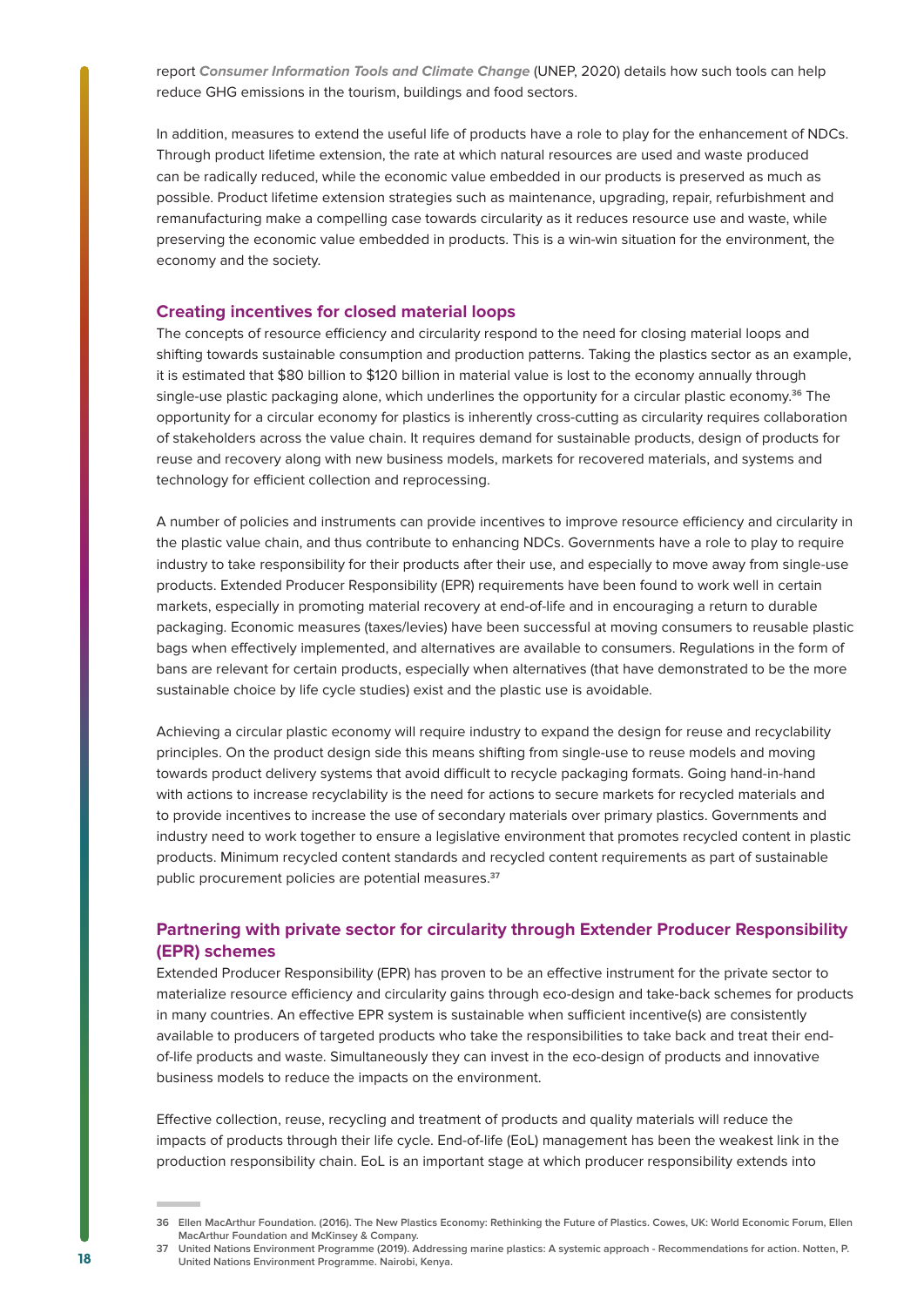<span id="page-18-0"></span>existing EPR programmes. Producers should be responsible for taking back their products for collection and recycling while improving the repairability, reusability, and recyclability of the product itself. Municipalities and governments should create relevant policies to guide and incentivize the private sector to implement EPR system with a level playing field, and encourage consumers to return their products at the end of their life cycles.**<sup>38</sup>**

**Specific Entry Points: Examples of Opportunities for Realizing Enhanced NDCs**

# **Lao PDR Circular Economy Strategies**

In Lao PDR<sup>39</sup>, UNDP supported the government to develop strategies in key growth sectors. The predominant trend in Lao PDR is that economic growth is paralleled by a gradual decrease in resource efficiency. A metabolic assessment helped identify promising circular economy strategies which respond to the needs and expectations of society while reducing the inputs of raw materials. This improves the use of existing assets and reduces the output of harmful waste, including greenhouse gasses. The opportunities identified for low-carbon, sustainable development are summarized below:

### **Lao PDR as resource hub for recycling and remanufacturing**

The assessment of the net outflow of materials implied that there is idle transport capacity in the reverse direction. The first identified circular economy opportunity is **reverse logistics of end-of life products** to stimulate the development of the Laotian recycling and remanufacturing industries. Key measures include:

- Extending the lifetime of motorcycles by recovering and remanufacturing end-of-life motorcycles/components.
- Using new technologies to process and sort end-of-life textiles and use these to substitute imported virgin fibres.
- Complementing fibre residues with organic fibres.
- Considering the use of bioleaching to extract metals from electronic waste/e-waste.
- Using idle inbound cargo transport capacity for reverse logistics for end-of life products.

#### **Material substitution for sustainable construction: circular resorts to advance ecotourism**

Vientiane is experiencing a construction boom. By substituting carbon intensive construction materials with bamboo and wood, it can safeguard a national architectural character while tapping into domestic rather than imported resources.

The second identified circular economy opportunity is **circular resorts**: By leveraging Vientiane's construction boom, a domestic market for cross laminated timber which is currently exported, can substitute cement imports while also maintaining a national character in urban and rural architecture.

#### **Circular agriculture and hydropower: Algae farming**

Hydropower reservoirs are often used for power generation only, but they can provide other goods and services which are made use of in many cases. For example, river water contains agricultural residues like fertilizer which can support algae farming which can provide a raw material for protein production or can serve as an organic fertilizer, while improving water quality. However, such additional uses of reservoirs need to be carefully managed to avoid impacts such as excessive algal blooms which negatively impacts fish stocks, wildlife and water quality.

The third identified circular economy opportunity is **circular agriculture and hydropower**: The production of algae in hydropower reservoirs, which are over-fertilised due to agricultural runoff, can offer new income generating activities. However, the most economically and environmentally rational response will often still be to reduce fertilizer use in agriculture, and/or apply better agricultural management practices.

**<sup>38</sup> ITU (2018), Extended producer responsibility – Guidelines for sustainable e-waste management.** 

**<sup>39</sup> UNDP (2017): [Circular Economy Strategies for Lao PDR](https://www.undp.org/content/undp/en/home/librarypage/climate-and-disaster-resilience-/circular-economy-strategies-for-lao-pdr.html)**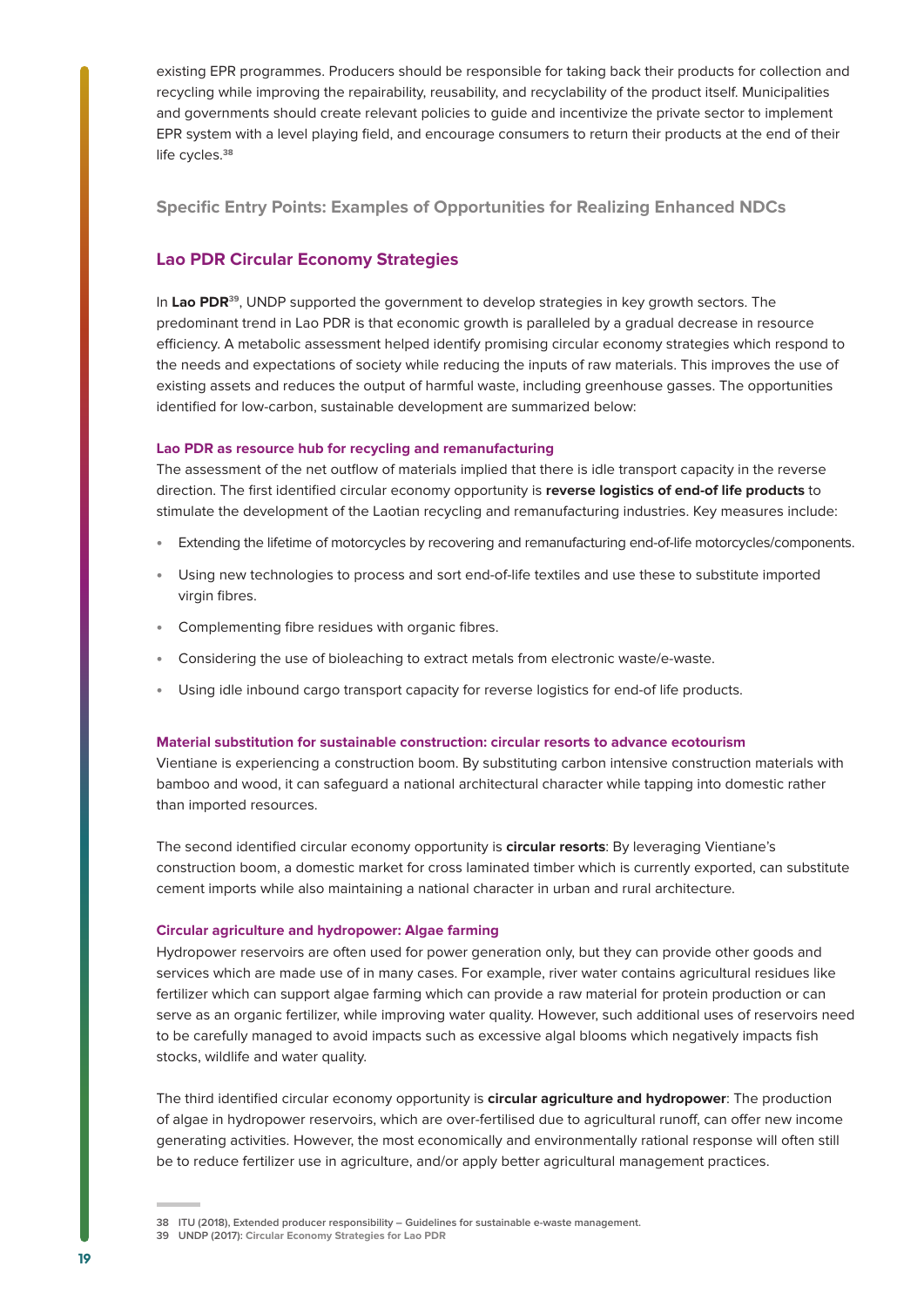# <span id="page-19-0"></span>**Kazakhstan Circular Economy Strategies**

In Kazakhstan<sup>40</sup>, GIZ implemented a resource efficiency project that helped to develop circular economy strategies for the City of Almaty in 2019, funded by the Emerging Market Sustainability Dialogues (EMSD)'s Challenge Fund.

The opportunities identified through a comprehensive metabolic assessment of the City of Almaty are summarized below:

#### **The first identified circular economy opportunity is in the** agriculture and food sector

Here, the focus was on composting, certifying organic production and access to new markets as well as landsharing and urban farming schemes to interlink agricultural and urban areas for a more circular, local food economy. Key measures include:

- Clean organic residues from industries can be composted and used to regenerate the exhausted soils near Almaty.
- Support initiatives for certifying organic production and couple them with quality certification to provide access to new markets.
- Employ land-sharing and urban farming schemes to interlink agricultural and urban areas.

#### **The second identified circular economy opportunity is in the** construction sector

Passive design can lower the energy use of new buildings and modular design and urban mining can reduce resource use. Carbon intensive materials can also be substituted with wood-based industrial construction materials. Key measures include:

- Preserve the architectural heritage or spatial lay-out of the city.
- Use passive design to lower the energy use of new buildings and rely on modular design and urban mining to reduce resource use.
- Lower the carbon footprint of the construction sector by substituting carbon intensive materials with wood-based industrial construction materials.

# **The third identified circular economy is in the** industry sector for re-design and repurposing **of secondary products and materials**.

Expanding the manufacturing industry will provide options to support the development of the agricultural sector by using agricultural residues to produce packaging. Key measures include:

- Use temporary, vacant space in the city for creative industries which re-design and repurpose secondary products and materials.
- Take advantage of the Belt and Road initiative to expand the manufacturing industry with remanufacturing. Service models can help retain ownership of goods produced and remanufactured.
- Use agricultural residues to produce packaging and support sustainable development of the agricultural sector by providing matchmaking services for industrial symbiosis.

### **Morocco Circular Approaches**

In **Morocco** UNEP implemented a **[project to assess and improve the environmental performance of hotels](https://www.oneplanetnetwork.org/resource/environmental-footprint-hotels-morocco)** and communicate this to consumers through a Life Cycle Assessment (LCA)-based environmental label. Ten pilot hotels were selected, and their environmental performance was assessed based on four criteria: (1) impact on climate change; (2) water consumption; (3) non-renewable resources consumption; and (4) percentage of certified organic products. The environmental impact was then communicated to consumers in the form of a label rating the hotel's performance on each criterion. As a result, savings in GHG emissions and water and energy consumption have been achieved. The project offers great potential for replication and shows how consumer information tools can initiate positive changes for low-carbon development and SCP-related actions for climate mitigation.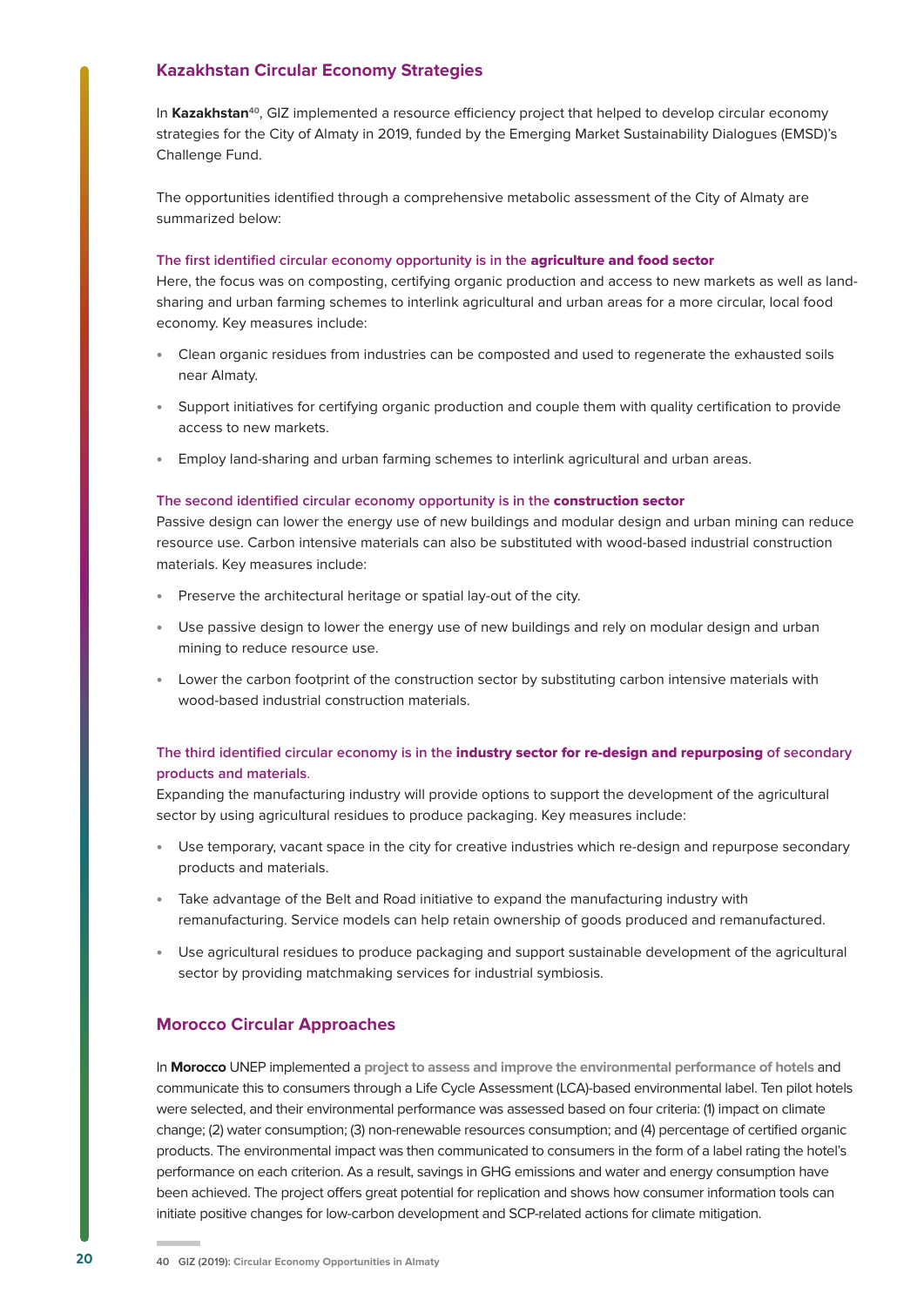<span id="page-20-0"></span>In addition, UNEP and UNDP have collaborated in the development of the **[Nationally Appropriate Mitigation](https://www.oneplanetnetwork.org/resource/towards-climate-friendly-accomodation-sector-through-energy-efficiency-and-renewable-energy)  [Action](https://www.oneplanetnetwork.org/resource/towards-climate-friendly-accomodation-sector-through-energy-efficiency-and-renewable-energy)** (NAMA) in the sector of Tourism in Morocco to "eliminate" emissions from the entire subsector of accommodation, which in 2015 represented 10% of emissions from Moroccan tourism. Implementing this NAMA will make a significant contribution to emission reductions, specifically considering the anticipated growth of the sector with another 200,000 beds to be added by 2030.

# **Business Innovations to Enhance Circular Economy**

The private sector, comprising major enterprises as well as SMEs, is an important player in the transition towards a circular economy. Circularity based business models follow an approach which **incorporates sustainability throughout all business operations** based on life cycle thinking and in cooperation with partners across the value chain.

**Common patterns within such business models** can be classified in several different elements, following the UNEP Eco-innovation manual and the seven elements from the 3<sup>rd</sup> Global Circularity Gap Report<sup>41</sup>.

#### **Prioritize regenerative resources**

Ensure renewable, reusable, non-toxic resources are utilised as materials and energy in an efficient way. In this strategy, **circular supplies** replace the linear (take-make-dispose) by circular approaches based on the consumption of **renewable, recyclable or biodegradable resource inputs** and/or employ **closed loop** approaches in the manufacturing processes. Circular supplies are especially relevant for companies dealing with **scarce commodities** and companies with major environmental impacts based on resource consumption.

**Examples:** 

- 1. Ghana Bamboo Bikes is empowering people in rural areas with the technology they need to make durable and less carbon-intensive bikes, which can be modified, maintained and repaired locally, out of Ghana's abundant bamboo resources. Sustainability benefits include job creation, increased access to services through the use of bikes and time savings. Also, the use of bamboo means production waste can be used to manufacture charcoal briquettes to reduce indoor pollution.
- 2. China is playing a major role in the clean power transition globally with private sector investment of more than \$758 billion in renewables. Over 2018, China's renewable energy capacity grew 12 percent across all renewable sources, reaching 728 GW installed capacity by the end of 2018, equal to 38 percent of total installed capacity**<sup>42</sup>**. Other examples of utilization of regenerative resources include biorefineries that use fermented biomass (agricultural residues, manure) to produce a variety of high value outputs such as fuels and chemicals for consumer goods.

#### **Resource recovery**

Business models employ new technologies and capabilities to **recover and reuse resource outputs through closed loop recycling, industrial symbiosis and upcycling**. Such models are especially relevant for companies that generate large quantities of **by-products** during their manufacturing processes and/or have access to products at their end-of-life for reprocessing and closing the loop.

**Examples:** 

1. Diseclar in Colombia has developed a manufacturing process that turns non-degradable plastic waste and agro-industrial waste into furniture suitable for indoor and outdoor use. Sustainability benefits include reduced energy consumption, job creation, durable, high quality products for consumers and provision of waste management training at collection centres and awareness raising about recycling.

**<sup>41</sup> [Circle Economy and Shifting Paradigms \(2020\)](https://www.shiftingparadigms.nl/projects/3rd-global-circularity-gap-report/), The circularity gap report 2020 - When circularity goes from bad to worse: The power of countries to change the game.**

**<sup>42</sup> UN (2019). A decade of renewable energy investment, led by solar, tops USD 2.5 trillion. Press Release. UN Environment Program. Retrieved from: https://www. unenvironment.org/news-and-stories/press-release/ decade-renewable-energy-investment-led-solar-topsusd-25-trillion.**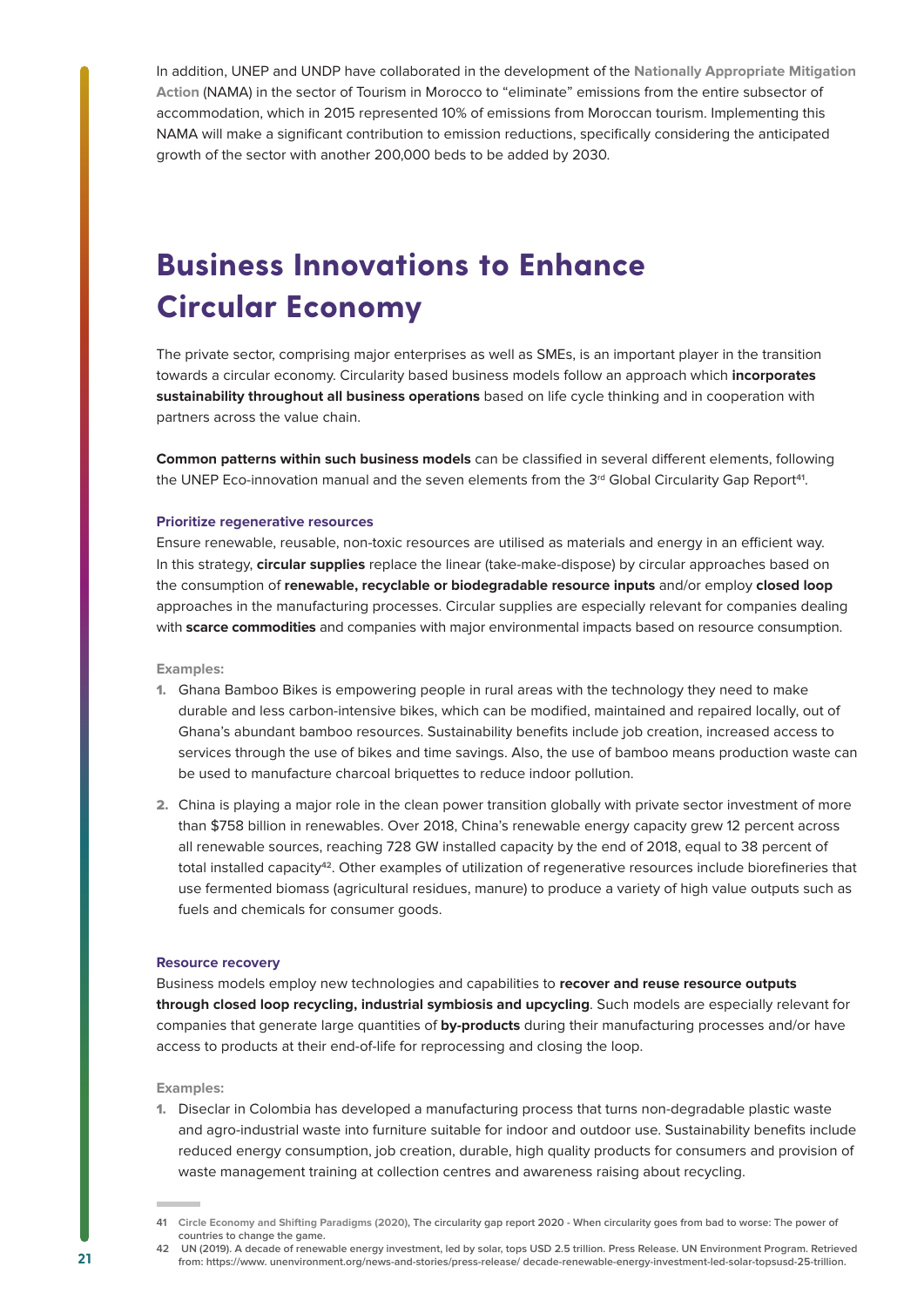2. Accra, Ghana's capital is becoming the recycling and remanufacturing hub of West Africa. The Agbogbloshie scrapyard, for example, provides employment to an estimated 6,000 to 10,000 people working in the scrap trade, dismantling anything from toasters and irons, to aircraft and mining equipment. The Agbogbloshie Makerspace Platform (AMP) is supporting these recyclers to become designers and manufacturers and achieve higher value addition through their work.

#### **Preserve and extend what's already made**

Strategies and measures with these objectives include **product lifetime extension, remanufacturing, refurbishment, repairing, upgrading or re-marketing.** This business model is especially relevant for **capitalintensive Business to Business (B2B)** segments or **high-value Business to Consumer (B2C)** products.

#### **Example:**

1. Nudie Jeans launched a repair service which provides customers the opportunity to return well-worn jeans to the stores for repair, for free, as many times as they like. Additionally, Nudie Jeans can be exchanged for a 20 percent discount off the next pair, while returned pairs are either refurbished or recycled for special projects. Through this business model Nudie Jeans reduces waste, saves energy, and reduces the consumption of raw materials and water, while providing a long-lasting product.

#### **Sharing platforms**

Enabling the sharing of products and assets that would otherwise have a low ownership or use rate are especially relevant for companies that are looking to **maximize the use** of the products, enhance **productivity** and **value creation**.

#### **Example:**

1. Vigga.us in Denmark introduced a business model, where subscribing parents receive regular packages of children's clothing to replace items as they become too small. For a monthly fee, Vigga.us provides organic clothing in the child's correct size. This business model can reduce chemicals and water usage and provides sustainable kids' wear, which are produced under proper conditions, and offers a cost saving to the clients.

#### **Product as a service**

Business models create value by turning incentives for product durability and upgradability upside down, shifting them from volume to performance. Such models are especially relevant for companies that develop products with **high value, high Total Cost of Ownership** (TCO), and **hold expertise on product operation, maintenance and reuse**.

#### **Example:**

1. Through the company **[SOIL](https://www.oursoil.org/)**, based in Haiti, customers rent a household toilet for a monthly fee. SOIL sanitation workers collect toilet waste, which is treated and transformed into rich, organic, agriculturalgrade compost through a carefully monitored process. SOIL's main sustainability benefits include safe management of human waste and safe sanitation (reducing health risks), while creating livelihood opportunities through selling of compost.

From coffee machines, beds, washing machines, laundry dryers and dishwashers, jeans and packaging, companies offer a range of products as a service for per unit of use and the subscription model can also include additional services such as the delivery of coffee beans. Furthermore, the manufacturer is incentivised to prioritise product lifetime extension to optimise return on assets, for example, by building appliances that last and can easily be maintained. In Sweden, for example, reduced tax on repair, maintenance and rebuilding of private dwellings aims to boost employment, whilst simultaneously shrinking the volume of undeclared work. **<sup>43</sup> <sup>44</sup> <sup>45</sup>** Lowering labour tax and increasing environmental taxation is a budget-neutral way to encourage circular design and repair, as well as to discourage disposal and consumption of single-use products. Studies show that such alignment of the tax regime with sustainable development ambitions pays off, according to economic models developed by the NGO Ex'tax.**<sup>46</sup>**

**<sup>43</sup> Deloitte (2019). International tax: Sweden highlights 2019. Retrieved from: [https://www2.deloitte.com/ content/dam/Deloitte/global/](https://www2.deloitte.com/content/dam/Deloitte/global/Documents/Tax/dttl-tax-swedenhighlights-2019.pdf) [Documents/Tax/dttl-taxswedenhighlights-2019.pdf.](https://www2.deloitte.com/content/dam/Deloitte/global/Documents/Tax/dttl-tax-swedenhighlights-2019.pdf)**

**<sup>44</sup> Eurofund (2013). Tax deductions for domestic service work. Sweden. Retrieved from: [https://www2.deloitte.com/content/dam/Deloitte/](https://www.eurofound.europa.eu/data/tackling-undeclared-work-in-europe/database/tax-deductions-for-domestic-service-work-sweden) [global/Documents/Tax/dttl-tax-swedenhighlights-2019.pdf](https://www.eurofound.europa.eu/data/tackling-undeclared-work-in-europe/database/tax-deductions-for-domestic-service-work-sweden)**

**<sup>45</sup> Guardian (2016). Waste not want not: Sweden to give tax breaks for repairs. Retrieved from: [https://www.theguardian.com/world/2016/](https://www.theguardian.com/world/2016/sep/19/waste-not-want-not-sweden-tax-breaks-repairs) [sep/19/ waste-not-want-not-sweden-tax-breaks-repairs](https://www.theguardian.com/world/2016/sep/19/waste-not-want-not-sweden-tax-breaks-repairs)**

**<sup>46</sup> Ex'tax (n.d.). The Ex'tax Project. Turning tax into a force for good. Retrieved from: [https://ex-tax.com/.](https://ex-tax.com)**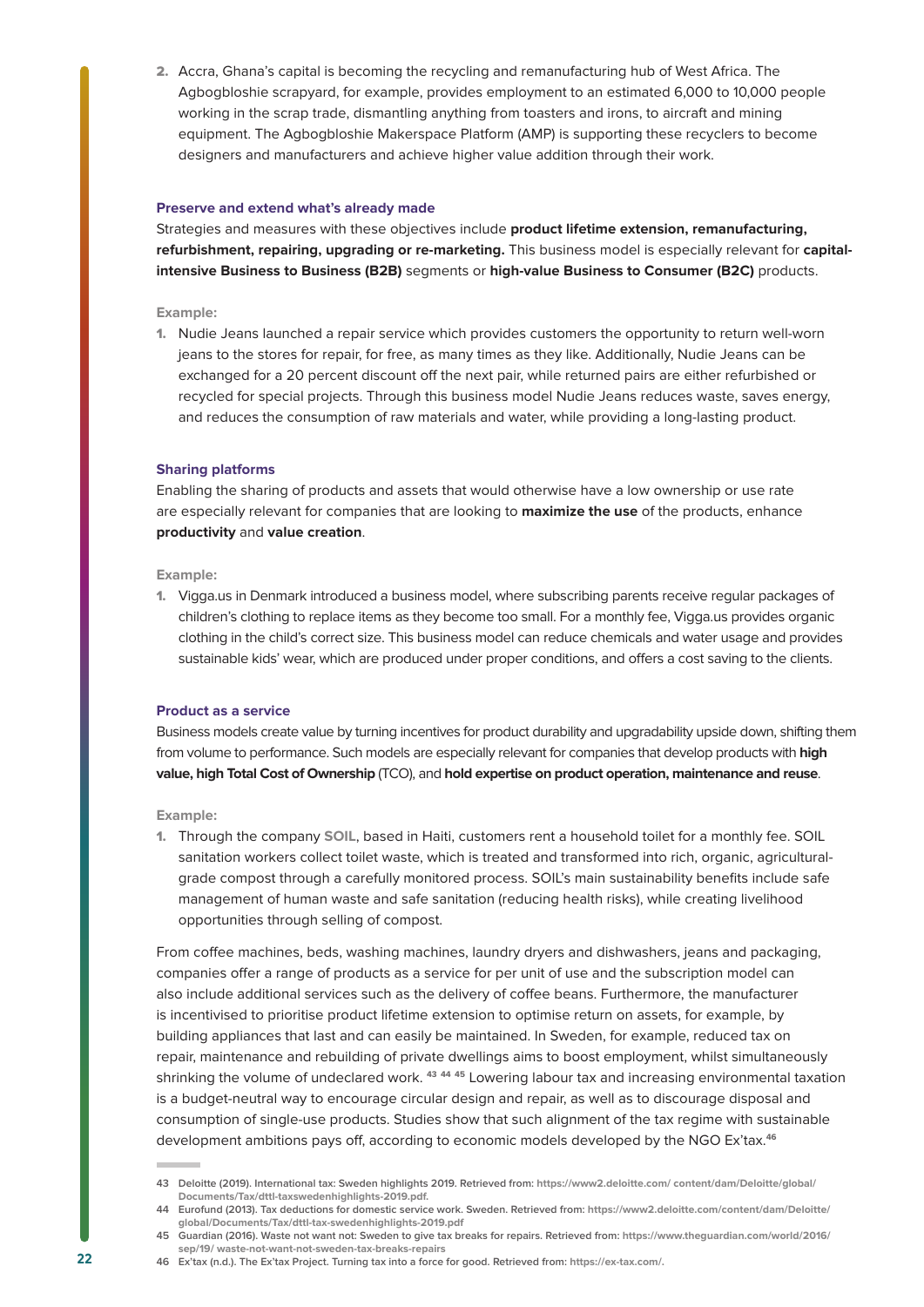#### **Multi-sided platforms**

These platforms rely on having **at least two distinct customer segments** that provide a **mutual benefit** in some way, which would not exist without both parties.

**Example:** 

1. MLouma is a platform, which connects farmers directly to green grocers throughout Senegal. By allowing farmers to market and sell their goods in real-time to hundreds of small grocers, both sides are able to achieve higher profits by cutting out the many intermediaries that exist in the conventional value chain. Additionally, fuel consumption decreases, farmers are no longer dependent on large intermediary companies and higher profits increase job security in smaller enterprises, in particular.

#### **Design for the future**

Accounting for the **systems perspective** during the design process, to use the right materials, to design for appropriate lifetime and to design for extended future use, represents a key circular opportunity.

**Examples:** 

- 1. The CIRCO programme in the Netherlands targets specific industries or material flows with circular design classes. Government subsidies reduce the price by around 75 percent**<sup>47</sup>**. Such programmes have a regional focus to allow for synergies across industries, whilst targeting specifics such as bike manufacturing, horticulture, or organic fibres. Fairphone is an example of extending product lifetimes through circular design. The modular phone is comprised of individual parts that can easily be replaced by the user.
- 2. Companies like HWZ International**<sup>48</sup>** and XLAM are actively promoting Cross Laminated Timber as a strong structural product in South Africa, where timber-frame buildings are already commonplace in higher market segments**<sup>49</sup>**. Offsite construction allows for major efficiency improvements. Such methods of construction are already at 6 percent market share in China**<sup>50</sup>**. Other countries such as Tanzania and India, where Modulex**<sup>51</sup>** operates, can reduce construction time by up to 50 percent. Bandar Sunway, a township and entertainment area in Malaysia, that was formerly a tin-mine wasteland has received international recognition for its sustainable approach to construction and land restoration.**<sup>52</sup>** Initiatives to encourage the use of renewable materials in the bioeconomy can start bottom-up, as exemplified by Biomimicry South Africa, which promotes nature-inspired solutions through education.**<sup>53</sup>**

#### **Collaborate to create joint value**

Working together throughout the supply chain, internally within organisations and with the public sector to increase transparency and create joint value supports circularity. Such innovate collaborations are evolving with local craftspeople, municipal recycling collectors, and sustainable suppliers to deliver a "one-stop-shop" for upcycled goods (drop off, repair and remanufacture, sales) plus educational workshops and training**<sup>54</sup>**. Digital collaboration platforms**<sup>55</sup>** can increase household recycling rates. Users are rewarded with 'points' when they recycle, which can then be redeemed in participating businesses for discounts & rewards.

**Regulate or disincentivize the production and use of products derived from non-renewable resources** Regulations have triggered innovative changes to the design, production, consumption and disposal of plastics, contributing to more resource efficient, sustainable use of resources. This reduces pollution and accelerates the transition to circularity in our economies.

#### **Example:**

1. Regulations on single-use plastics announced by the European Union and implemented by numerous developed and developing countries alike have helped to create joint action by retailers, waste managers, consumers and entrepreneurs to find and disseminate alternatives and adjust common behaviours.

**<sup>47</sup> Circo (n.d.). Creating business through circular design. Retrieved from: <https://www.circonl.nl/english/>.**

**<sup>48</sup> Li, H. (2019). Cross-laminated Timber (CLT) in China: A State-of-the-Art. Journal of Bioresources and Bioproducts, 4(1), 22−30.**

**<sup>49</sup> HWZ International (n.d.). HWZ International. Retrieved from: [https://www.hwzinternationalsa.co.za/en/ competition/](https://www.hwzinternationalsa.co.za/en/).**

**<sup>50</sup> Eco Log Homes (n.d.). Eco Log Homes. Building a greener future. Retrieved from: <http://ecologhomes.co.za/>.**

**<sup>51</sup> Bertram, N. et al. (2019). Modular construction: From projects to products. McKinsey & Company Report. Retrieved from: [https://www.](https://www.mckinsey.com/industries/%20capital-projects-and-infrastructure/our-insights/%20modular-construction-from-projects-to-products#) [mckinsey.com/industries/ capital-projects-and-infrastructure/our-insights/ modular-construction-from-projects-to-products.](https://www.mckinsey.com/industries/%20capital-projects-and-infrastructure/our-insights/%20modular-construction-from-projects-to-products#)**

**<sup>52</sup> Modulex (n.d.). Modulex. Modern Method of Construction. Retrieved from: <https://modulex.in/>.**

**<sup>53</sup> <https://www.biomimicrysa.co.za/>**

**<sup>54</sup> ReTUNA: <https://www.retuna.se/english/>**

**<sup>55</sup> Recycling Perks: <https://recyclingperks.com/>**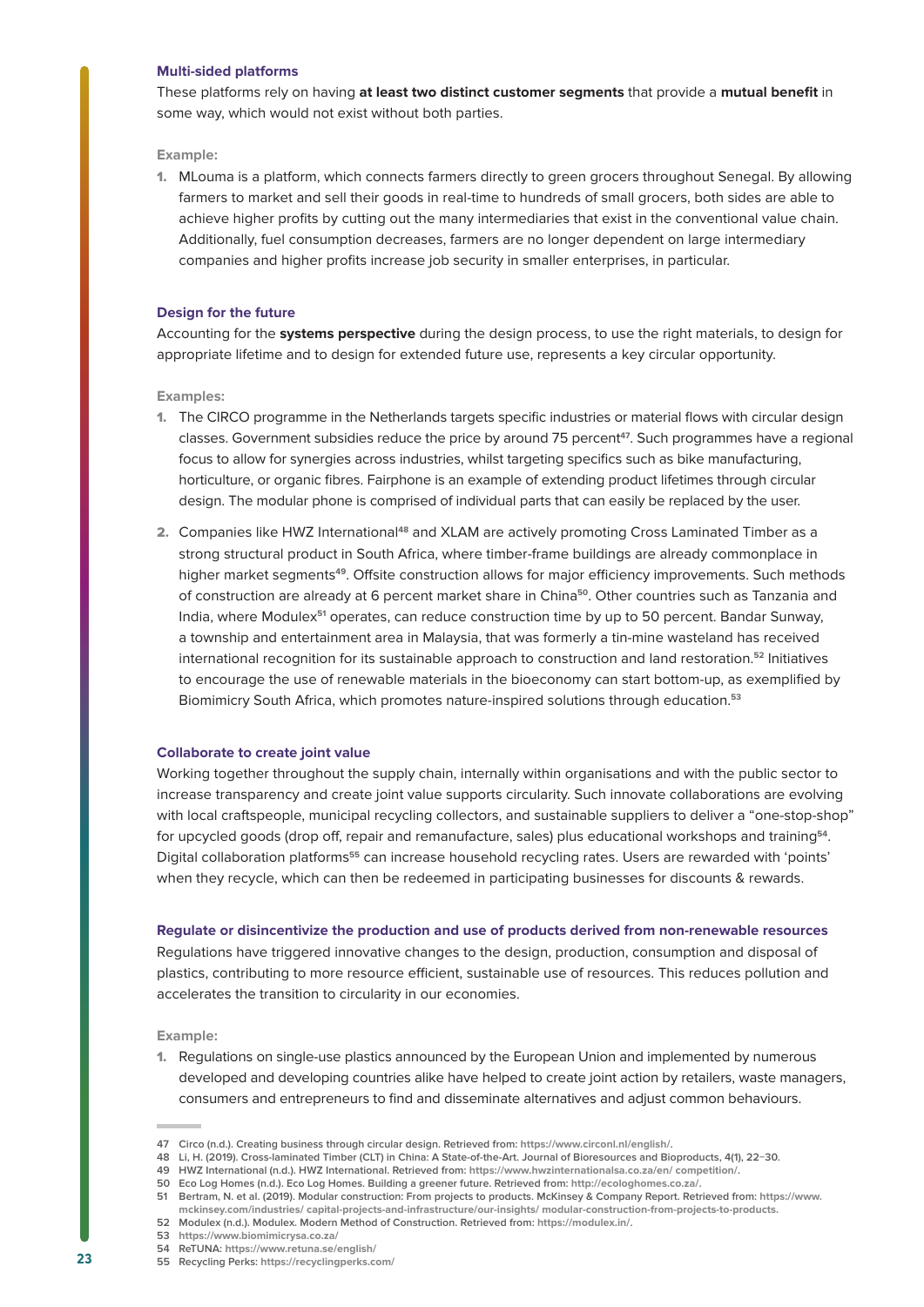<span id="page-23-0"></span>The **business case** for circular business models can be summarized as being based on **five drivers**: (1) companies can access new and expanding markets; (2) increase profitability along the value chain; (3) stay ahead of standards and regulations; (4) increase productivity and technical capacity; and (5) also attract investors. There are benefits of working closely together with stakeholders along the value chain; to build awareness of challenges and risks, develop shared gains, and embark on joint problem solving. By being less dependent on specific market segments (by accessing new markets) and optimizing the business strategy (high productivity, minimal waste emergence, efficient use of resources, high employee engagement, enhanced technical capacity), those businesses which employ circular models can show higher **resilience**.

While the largest impact will be achieved through innovative policies, bottom up solutions promoted by businesses can inspire other private actors. Many companies around the world have already started to embrace opportunities described in these seven key elements and moved ahead with innovative circular solutions. Specific guidance on this subject can be found in UNEP's Eco-innovation Manual, and have been moved ahead by companies in various countries.**<sup>56</sup>**

# **Integration of resource efficiency and climate change mitigation actions in the context of the 2030 Agenda on Sustainable Development**

The SDGs guide the 2030 Agenda for Sustainable Development. The objective of transitioning to a circular economy is reflected across a range of SDGs and in specific targets. Those SDGs include those on reducing poverty, improving food security, water quality, access to clean energy, economic growth, innovation, sustainable consumption and production, sustainable communities and climate action. Enhancing circularity contributes to mitigating climate change under SDG 13, and achieving national commitments under the Paris Agreement. In the Goal on energy the targets 7.2 and 7.3 on increasing the share of renewable energy and the rate of improvement of energy efficiency respectively both support the transition to a more circular and resource efficient economy.

Analyses have indicated that ten of the SDGs can only be achieved if consumption efficiencies for land, water, energy (fossil fuels and biofuels), can be increased**<sup>57</sup>**. Overall it can be shown that 49 of the 169 targets in the SDGs, located in a total of 13 Goals, are contingent upon the shift to sustainable consumption production patterns. While this is the stated objective of SDG 12, the references to enhancing resource efficiency and changing consumption and production practices in other sectoral goals underlines the fact that achieving a more resource efficient, sustainable and circular economy is a central and ubiquitous challenge addressed by the 2030 Agenda. This fact is illustrated briefly with reference to clusters of SDG targets that support the transition to a more circular and low carbon economy in the key sectors of food and agriculture, industry and infrastructure.

Targets 2.3 and 2.4 of the Goal on ending hunger and achieving food security are about increasing agricultural productivity and ensuring sustainable food systems. Both these targets are about enhancing resource efficiency and reducing environmental impacts, including GHG emissions, from agricultural production. Those targets in turn imply the need for more efficient use of water reflected in target 6.4 of the Goal on water, the achievement of which can increase the resilience of food systems and lower GHG emissions from them too. Enhanced energy efficiency, and alternative production methods which require less fossil fuel inputs and tend to increase soil carbon levels, are both objectives of sustainable food systems that contribute to target 7.3 in the Goal on energy and 13.2 in the climate Goal. Target 12.3 on halving food loss and waste by 2030 will make very substantial contributions to GHG emission reductions if achieved, while also enhancing the supply of available food to enhance food security and nutrition. Taking action to achieve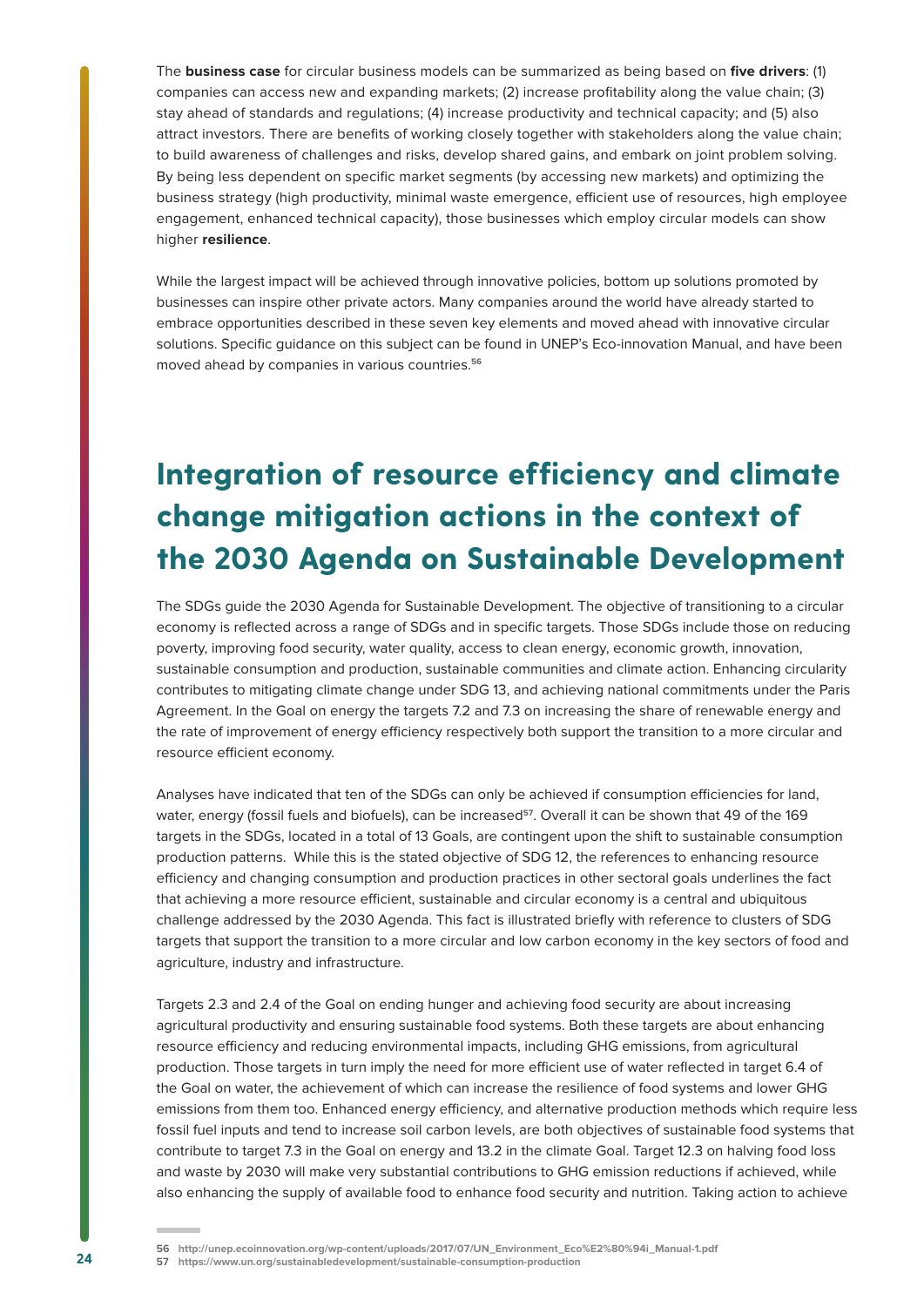<span id="page-24-0"></span>all the foregoing targets also contributes to target 13.2 on integrating climate change measures into national policies, strategies and planning. Policies and actions for the foregoing targets also contribute to targets 15.1 and 15.3 on, respectively, sustainable use of terrestrial and freshwater ecosystems and restoring degraded land and soil. Both of those are targets which in turn offer climate change mitigation gains.

Target 1.5 on building the resilience of the poor in vulnerable situations and reducing their exposure to shocks including environmental ones, implies action for more efficient and cleaner industrial production and associated infrastructure. This objective is also reflected in the target 3.9 on air, soil and water pollution as well as 6.3 on improving water quality and increasing water recycling. As in the case of the food and agriculture sector, targets 7.2 and 7.3 on energy both contribute to circularity and lower GHG emissions in the industrial sector and will also be key elements in achieving sustainable industrialization as required by target 9.2. The upgrading and retrofitting of industries and infrastructure to make them more resource efficient and cleaner (less polluting), established as target 9.4, will also enhance more circular flows of resources and reduce GHG emissions. All the foregoing targets will contribute to targets 12.2 on sustainable management and efficient use of resources and 13.2 on integrating climate change measures into policies, strategies and planning.

Setting out these targets as clusters underlines the fact that enhancing resource efficiency and circularity represents a systemic approach to reducing GHG emissions as well as a range of other negative impacts on the environment and global prospects for human development. The specificity in the targets provides more guidance to policy makers on what is required and, in the case of these clusters of targets, shows important commonalities of purpose that can be reflected clearly not just in policies, but also in investments, business practices and consumer choice. While the SDGs themselves provide the "macro" framework for action, the real potential for integration of this agenda for action is to be found in the targets. It is proposed that when revising their NDCs countries look more deeply into their larger and more resource and carbon intensive economic sectors, to determine how they can seize these opportunities while also raising their ambition on implementing the Paris Agreement.

# **Conclusions and Recommendations**

There is an urgent need for a more holistic approach and broad multi-stakeholder collaboration to create the integrated policies required for transition to a low carbon society. These policies must be designed holistically to include vulnerable communities and all segments of the population, which implies careful socio-economic planning in combination with environmental and resource efficiency policies. This paper shows how climate change mitigation objectives can be supported by the transition to a circular economy and provides an initial roadmap and some analytical tools and policies to enable governments to kick-start this transition.

Mapping material and energy flows and their related impacts in national economies enables countries to identify new and more integrated opportunities to reduce GHG emissions, across all economic sectors and extending beyond national borders too. More efficient use of natural resources, cleaner and more efficient production and processing of goods and better informed, more responsible consumer choice and lifestyles can together make an enormous additional contribution to GHG emission reduction. The policies required for low carbon development and circular economy essentially reinforce each other and make full use of the opportunities of GHG emission reductions in all sectors of an economy, including at sub-national levels. Integration of these policies also contributes to more sustainable livelihoods for producers, built on more efficient, safe and resilient value chains. Making this transition does imply re-skilling work forces and redirecting current public and private investments which also shape production processes and markets.

The Sustainable Consumption and Production Hotspots Analysis Tool (SCP-HAT) provides a desk-top analytical tool for countries to determine the resource and pollution intensive hotspots associated with their current production and consumption patterns. This enables countries to determine which sectors of their economy are the primary sources of GHG emissions and provides an initial indication of the potential for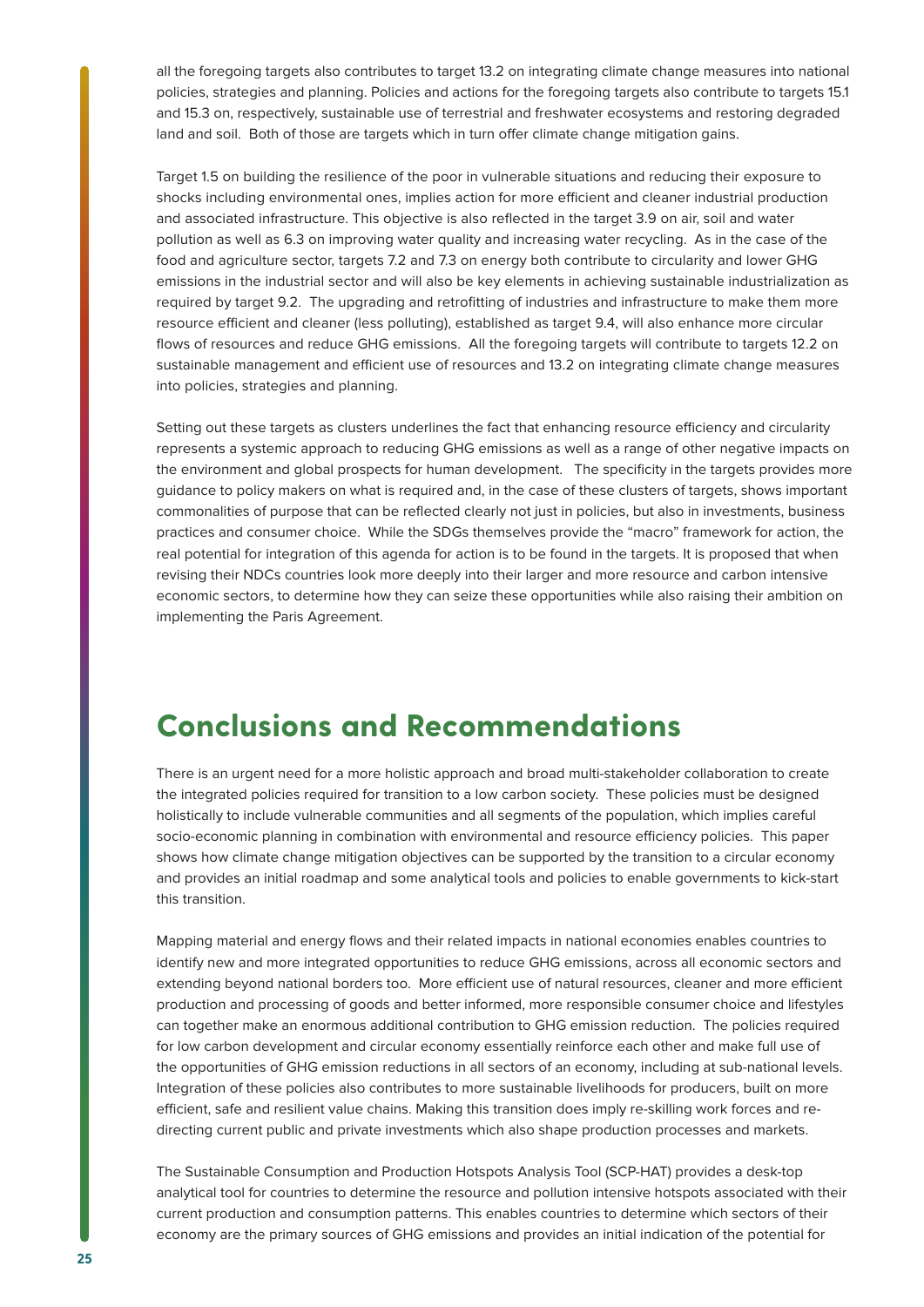their reduction. The SCP-HAT is being applied to guide revision of NDCs in approximately ten countries at this time, and the tool is also undergoing a revision to refine its analysis of GHG emissions by sector and to enable a more disaggregated assessment of reduction opportunities. The Circular City Scan is a similar tool to be applied at city level, which includes assessment of sectoral GHG emission reduction opportunities.

The following sectors are key to the economic development of all countries and provide substantive and extensive opportunities for climate change mitigation: the buildings sector, the industry sector, notably the sub-sectors of plastics, textiles and electronics, the tourism sector and the agriculture and food sector. There are also specific opportunities at the city level for the transition to a low carbon and circular economy which require actions at that level of governance, infrastructure and organization of value chains.

In the building sector use of alternative materials in construction, including recycled materials, more intensive use of buildings and enhanced energy efficiency can be combined to reduce GHG emissions from the sector by 50 percent to 80 percent. Value retention processes in the industry sector, including remanufacturing, refurbishment, repair and direct reuse can enable very high efficiency in value retention while providing a holistic approach to re-design value chains, and reducing GHG emissions by 79 percent to 99 percent, depending on the sector. Based on current growth trends the plastics sector could account for 20 percent of oil use by 2050, making this sector critically important for climate change mitigation. A combination of plastics design for reuse and recycling, material substitution and recycling can dramatically reduce emissions, with some bio-based alternatives creating opportunities to remove carbon from the atmosphere. While the textile industry is labour intensive and of critical economic importance for many countries, it entails high resource use and is set to increase its GHG emissions by nearly half by 2030 based on current trends and production models. However, re-design and recycling textiles, innovation in synthetic fibre production and changes in wet processing and laundry practice (during the use phase) can be combined to reduce this growth trend. Whereas it is estimated that in 2016 nearly 45 million tonnes of e-waste were generated globally, secondary raw materials in that waste is worth 55 billion Euros. Promoting reuse, recycling and lifetime extension of electronic products, together with reducing hazardous and climate related chemicals in these products all reduce the sector's contribution to GHG emissions.

Whereas GHG emissions related to air travel in the tourism sector will continue to rise, a circular, value chain approach within the sector enables important emission reductions to be achieved. This can happen through more efficient use of energy and water, and more local sourcing of food for tourists. Roadmaps for low carbon development and more resource efficiency can be developed at the destination level, enabling sectoral leadership for increased collaboration on GHG emission reduction across the broader local and national economy. On current estimates the food sector as a whole (production, processing and consumption) contributes approximately 37 percent of global GHG emissions. Policies and actions along the food value chain can substantially reduce these emissions. Such actions include, promoting sustainable agricultural production, promoting urban and peri-urban farming, reducing food loss and waste, designing food systems to deliver healthy and sustainable food and promoting behaviour change for more sustainable diets.

Cities represent an important geographical and jurisdictional location in which to enhance GHG emission reductions from a more resource efficient and circular local economy. This opportunity is growing steadily with the increasing urbanization of human populations around the world and is one that is further enhanced by the shorter value chains which can be created with more scope for creating circular material, resource and product flows. Integrated approaches to urban planning and design and linking key sectors by means of resource and energy flows, creates important opportunities for efficiency and circularity. Food value chains for urban consumers based on urban and peri-urban agricultural production also create substantial opportunities to create circular and sustainable food systems, with lower GHG emissions.

Demand side measures to enhance NDCs and increase GHG emission reductions generally deserve more attention from policy makers and enterprises seeking to lower their emissions. A range of policy actions as well as public – private partnerships can enhance climate benefits through the transition to a more resource efficient circular economy. Sustainable and circular public procurement focusing on closing energy and material loops within value chains supports value retention and scales up the market for resource efficient and climate friendly products. A growing range of circular procurement actions and policies in the energy,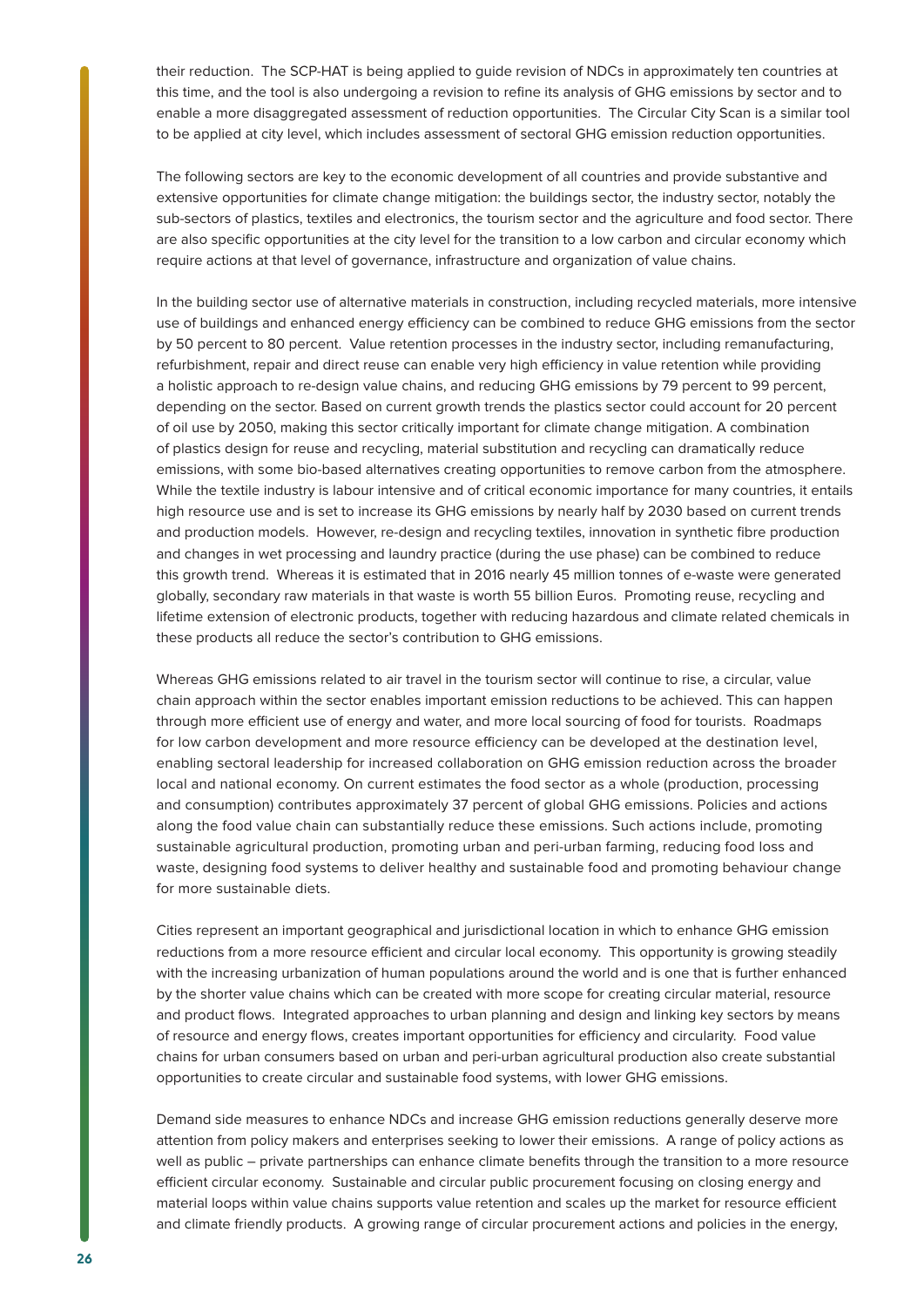tourism, industrial and food sectors offer substantial GHG emission reductions which can be replicated or scaled up. Provision of more accurate consumer information on sustainability aspects of products can support behavioural change of producers and consumers and increase demand for sustainable products in specific sectors, such as buildings, food and tourism.

Extended Producer Responsibility (EPR) requirements work well in certain markets, promoting material recovery at end-of-life and more sustainable packaging. Economic measures (taxes/levies) have moved consumers to purchase reusable plastic bags and regulations in the form of bans are relevant for certain products, especially where sustainable alternatives are available. These measures often need to be complemented by policies and incentives to create markets for recycled materials and increase the use of secondary materials over virgin materials. Extended Producer Responsibility (EPR) has incentivized the private sector to make resource efficiency and circularity gains through eco-design and take-back schemes for their products in various countries. End-of-life (EoL) management has often been the weakest link in efforts to establish sustainable value chains and EPR measures directly address this stage of product life cycles.

UNDP is supporting the Government of Lao PDR to develop circular and low carbon business opportunities and strategies through measures that can trigger transformational change in key economic sectors. The following three circular business opportunities have been identified to decouple the growth in economic activity of the country from GHG emissions and stop the current gradual decrease in resource efficiency.

- 1. Promote Lao PDR as resource hub for recycling and remanufacturing.
- 2. Promote circular resorts to advance ecotourism through material substitution for sustainable construction.
- 3. By linking the energy sector with circular agricultural opportunities, business opportunities can be created through the introduction of agricultural use of hydropower reservoirs.

The private sector has a key role to play in the transition towards a circular and low carbon economy. Private actors can accelerate this transition by developing and implementing circularity-based business models, incorporating sustainability throughout their operations based on life cycle approaches and cooperation with partners along the value chain. Consumption of renewable, recyclable or biodegradable resource inputs and/ or employing closed loop approaches, product lifetime extension and sharing production platforms, can all be key elements of such models. Offering products as a service and developing multi-sided platforms with at least two customer segments to reduce the length of value chains can be key features of such circular business models. By working closely together with stakeholders along the value chain businesses can make more efficient use of resources, reduce GHG emissions while also enhancing the resilience of their value chain.

Eco-innovation is critical to establishing circular business models and requires a set of measures to be enacted by businesses and public authorities to support the development of such models. Those measures are: use of alternative, more sustainable materials in production; regulation or dis-incentivizing use of nonrenewable resources; prioritizing the use of renewable and regenerative resources in production; providing support to scale up existing, innovative and circular businesses and value chains; using waste as a resource and production factor; fiscal and other forms of support for more circular business models; collaborating to create joined value; and incorporating digital technology for example to enhance the scale of collection of recyclable material.

Clusters of specific SDG targets drawn from a range of goals provide initial clear guidance for designing and integrating policies that substantially reduce GHG emissions by taking measures that enhance resource efficiency and circularity across national economies. This point is illustrated with reference to the food and agriculture, industry and infrastructure sectors, but is applicable to all the productive sectors of the global economy. It is recommended that national authorities undertake a more specific exploration of the opportunities for policy integration on this critical interface between natural resource use and climate change mitigation and consider how the most significant among them can be embedded in their revised NDCs.

In order to achieve low-carbon societies, integrated circular economy solutions are needed which require broad multi-stakeholder collaboration at national, regional and local levels. Furthermore, there is a key role for collaboration amongst international development partners. A strategic collaboration among these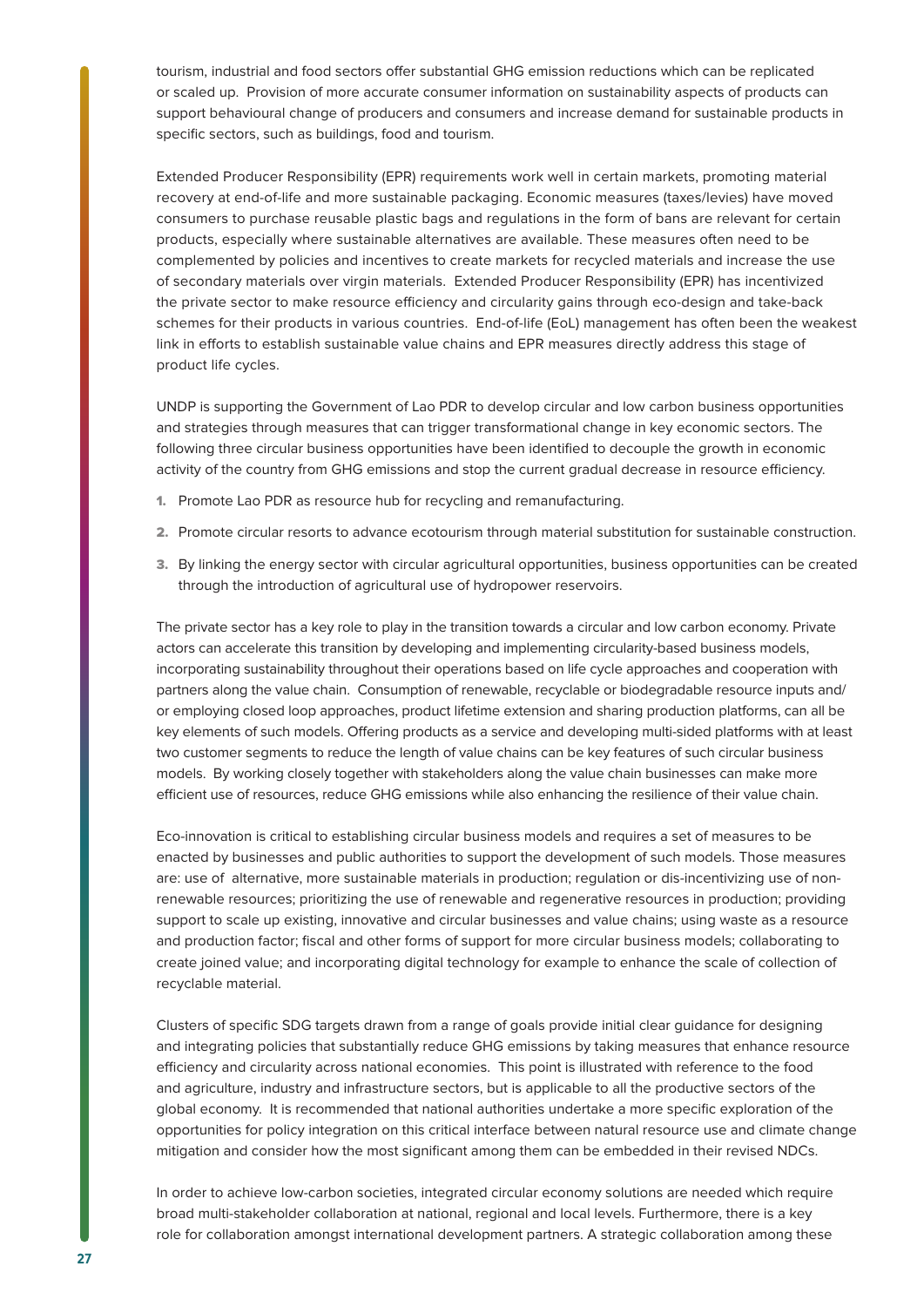partners will ensure that the best available and holistic solutions are offered to developing countries to support their transformational journeys towards a net zero carbon emissions by 2050. UNDP and UNEP are already supporting countries to identify, develop and implement circular economy solutions that involve public and private sector stakeholders. However, the urgent need for enhanced actions to achieve the ambitious Paris Agreement targets requires even more efforts from all stakeholders and development partners to provide developing countries with the support they need.

Under UNDP's Climate Promise, UNDP and UNEP are joining forces to offer support through a strategic partnership on circular economy to: (i) develop circular policies that leave no one behind; (ii) design circular economy business models that encourage innovation and engage systematically private sector actors; and (iii) facilitate access to finance to scale-up implementation of innovative solutions. These joint activities will support countries to enhance the ambition of their NDCs. Concrete entry points for the UNDP-UNEP collaboration on circular economy under UNDP's Climate Promise are outlined in this paper, which provides the basis for a wide roll-out of this collaboration across the Climate Promise countries over the coming months.